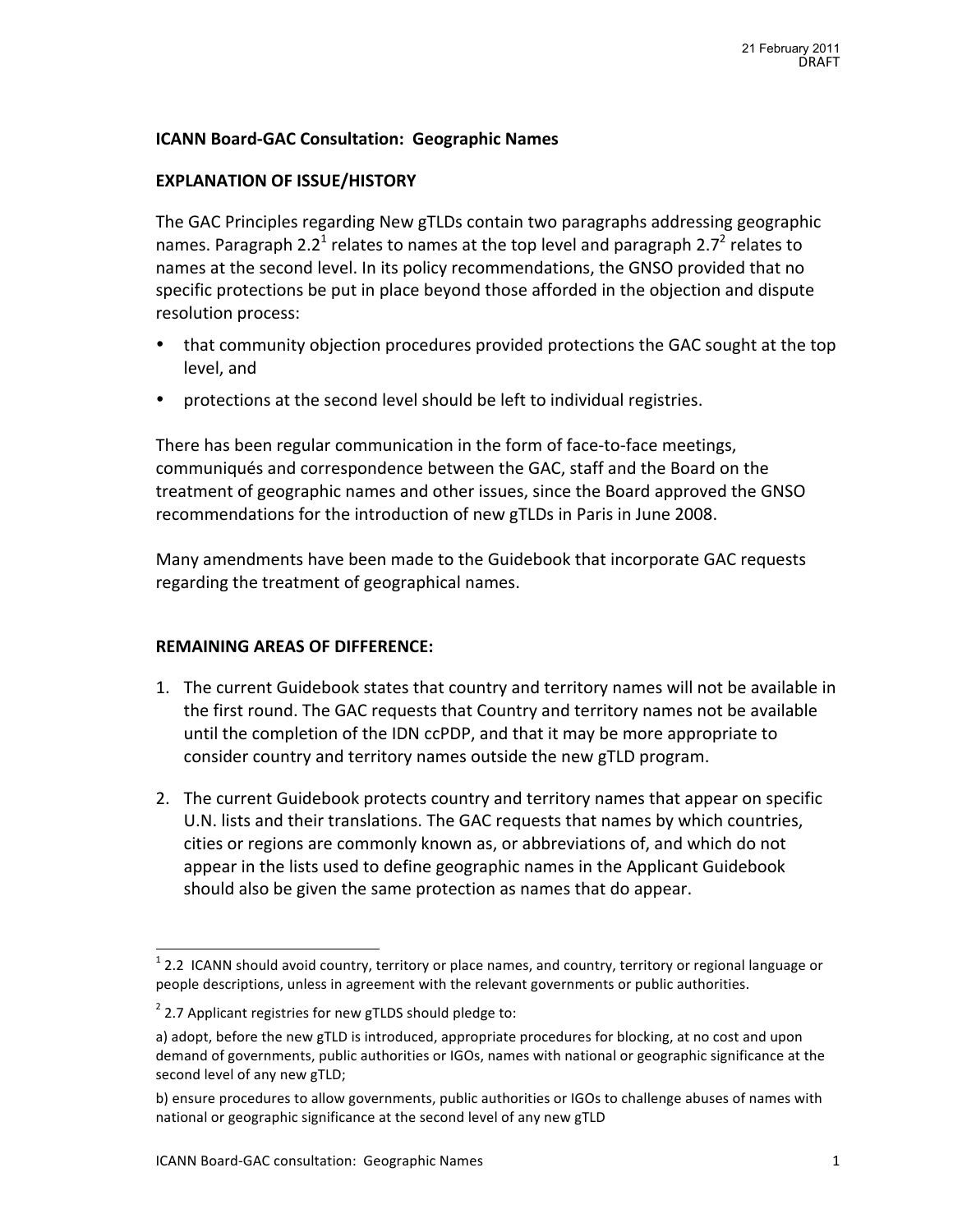3. The current Guidebook states that applications for strings that match city names require approval of the relevant government if the applicant asserts in the application that the TLD will represent the city. The GAC requests that ICANN review applications to ensure applicants do not avoid the safeguards of government support by misstating that the intended use of the name is for non-community purpose.

With regard to issues 2. and 3. the GAC believes that prior reviews of new gTLD strings can serve as an "early warning" to applicants, providing an opportunity to amend or modify the proposed string prior to proceeding further in the application process or provide opportunities to determine whether the applicant is the sole appropriate manager or relevant authority for that particular string, or whether the proposed string is either too broad to effectively identify a single entity as the relevant authority or appropriate manager, of is sufficiently contentious that an appropriate manager cannot be identified and/or agreed. See Letter from GAC to ICANN, dated 22 November 2010 at http://www.icann.org/en/correspondence/dryden-to-dengatethrush-22nov10-en.pdf

Based on the GAC's comments on version 4 of the Applicant Guidebook, dated 23 September 2010, http://www.icann.org/en/correspondence/dryden-to-dengate-thrush-23sep10-en.pdf, and recent conversations with GAC members, the following areas, highlighted in bold, are considered outstanding. The Board position and rationale is as follows:

• Country and territory names not be available in new gTLD rounds until the completion of the IDN ccPDP.

In correspondence to the GAC on 5 August 2010 and in response to GAC request, the Board Chair confirmed, after advice from the GAC and comments from the ccNSO, that country and territory names would not be available to delegation in the first round of the new gTLD application process. The issue of the use of country and territory names in general is considered as out of scope of the IDN ccPDP, and therefore linking the two processes does not appear appropriate.

Prolonging the exclusion of country and territory names in further new gTLD rounds should not be decided before the process that will be used to deal with this issue is clarified. While it is not certain that the country name exclusion will be removed after the first round, the Board believes it is preferable not to prejudge that possibility at that stage.

The ccNSO is considering the options available, and will advise the Board in due course. Modalities for subsequent rounds will be determined in view of these recommendations as well as community and GAC advice.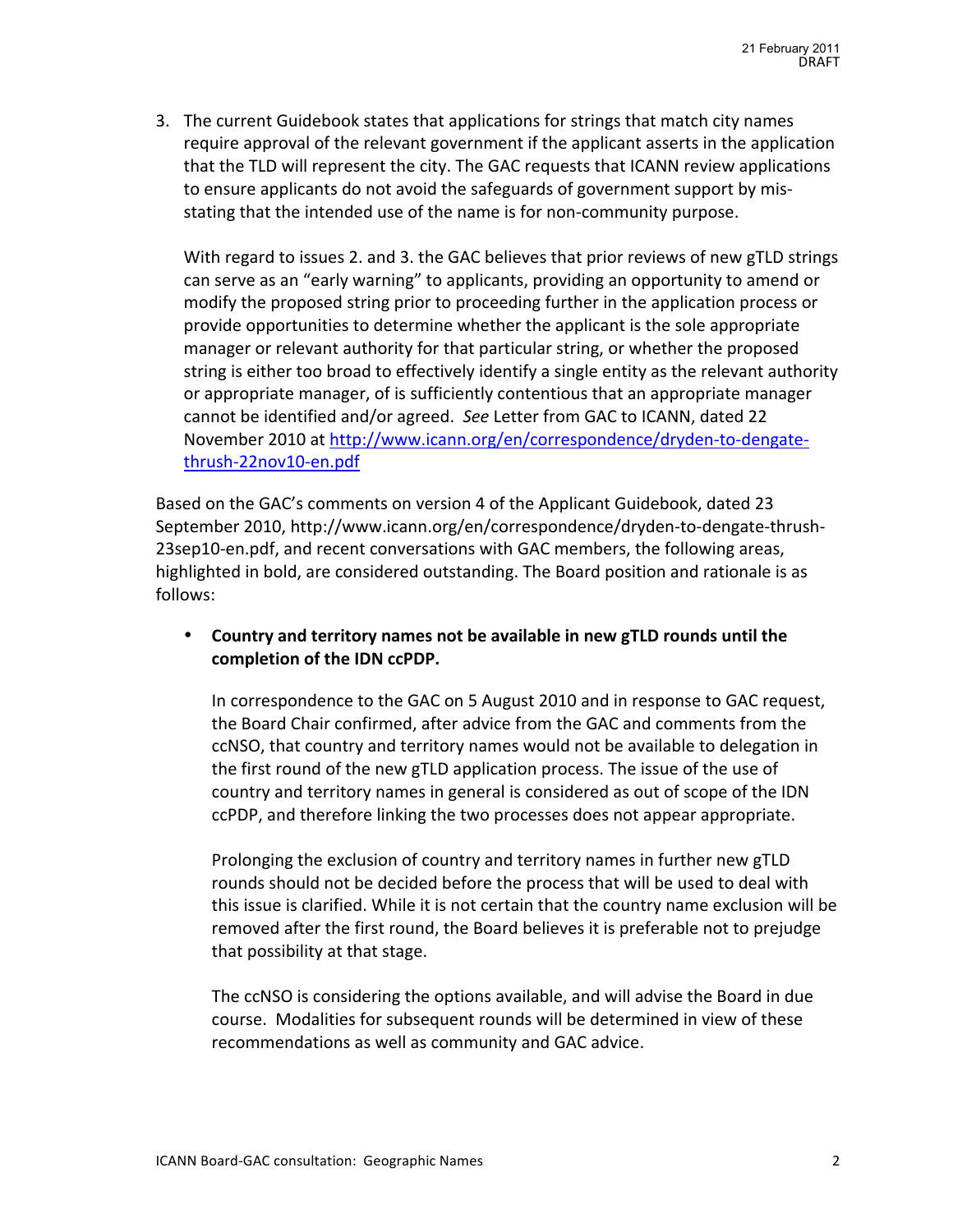Names by which countries, cities or regions are commonly known as and which do not appear in the ISO lists should also be given the same protection as names that do appear.

The Board has sought to ensure, throughout the process of developing a framework for new gTLDs, that there is a clear process for applicants, and appropriate safeguards for the benefit of the broad community including governments. The current criteria for defining geographic names as reflected in the Proposed Final Version of the Applicant Guidebook are considered to best meet the Board's objectives and are also considered to address to the extent possible the GAC principles. These compromises were developed after several consultations with the GAC – developing protections geographic names well beyond those approved in the GNSO policy recommendations. These definitions, combined with the secondary avenue of recourse available by way of objections were developed to address the GAC's concerns.

In developing the process for geographic names, ICANN has relied upon ISO or UN lists to assist with geographical definitions in the context of new gTLDs. The combined total of names currently protected in the new gTLD process is well in excess of 5000 names, and providing protection for "commonly used" interpretations of these names would multiply the number of names and the complexity of the process many-fold.

In correspondence to the GAC on 5 August 2010, the Board Chair indicated that the Board had sought to remove the ambiguity of the term 'meaningful representation' from the definition of country and territory names. The current definition is objectively based on the ISO 3166-1 and other published lists to provide greater clarity for applicants and appropriate safeguards for governments and the broad community.

Holland has been raised in this context as an example on a number of occasions by the GAC. However, while not appearing on the ISO 3166-1 list, Holland appears to be protected, as it the Danish translation of 'the Netherlands'.

Language has been added to the Guidebook indicating that governments may send notifications regarding national laws directly to applicants or via public comment forum (see Applicant Guidebook, Module 1, section 1.1.2.5 http://www.icann.org/en/topics/new-gtlds/draft-rfp-clean-12nov10-en.pdf) once the applications are publicly posted. Such notifications are not meant to serve as formal objections or be cause for a modification to an application. It was decided early in the process development that applicants should not be able to amend applications or applied for strings in order to prevent abuses.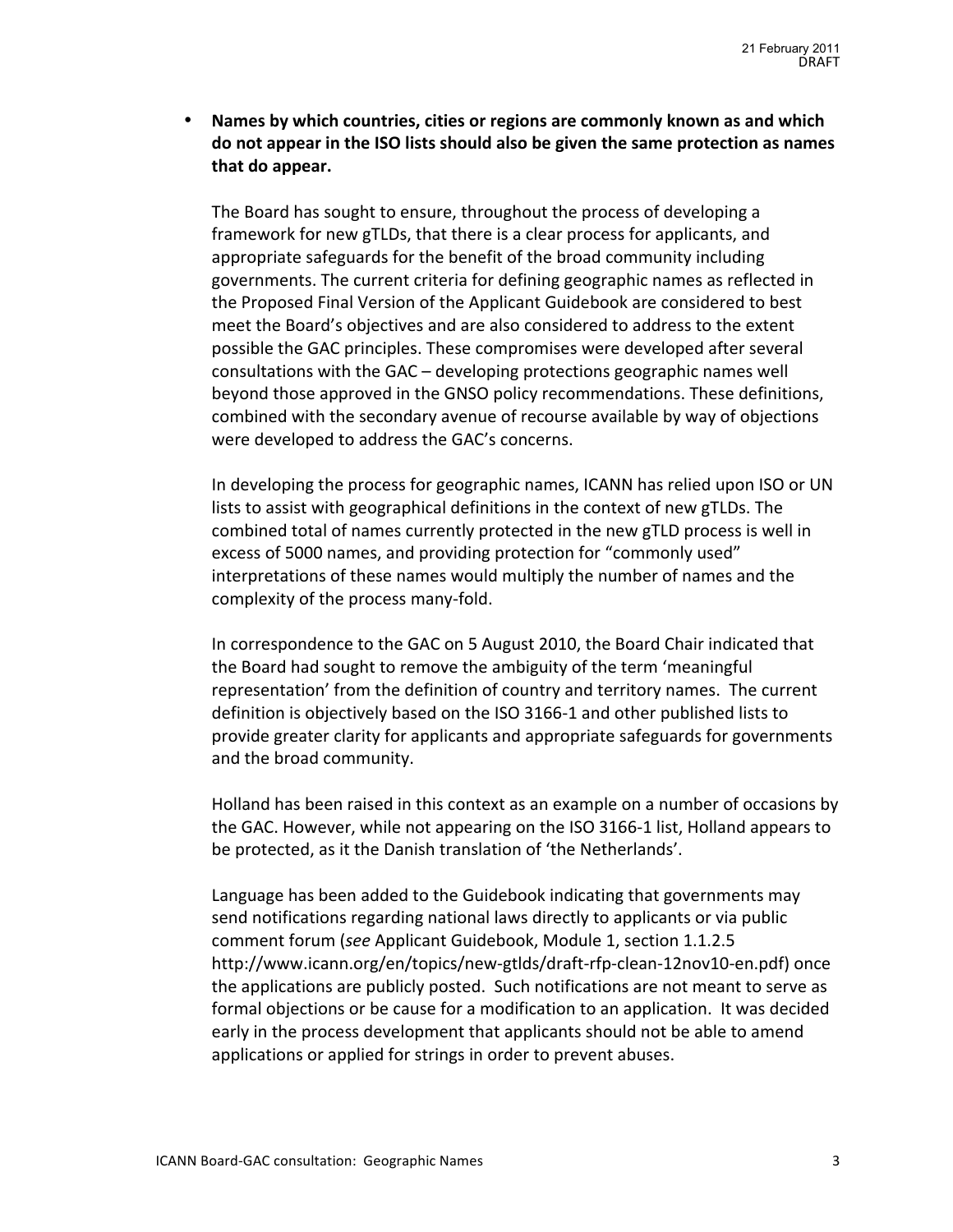• **ICANN to review the proposal for city names in the applicant guidebook to** ensure applicants do not avoid the safeguards of government support or non**objection by stating that the intended use of the name is for non-community purposes.**

It is acknowledged in the Guidebook (and in correspondence and discussions with the GAC) that city names present challenges because city names may also be generic terms or brand names and, in many cases, no city name is unique. Unlike other types of geographic names, there are no established lists that can be used as objective references in the evaluation process. This makes it impracticable or impossible for evaluators to effectively check whether applications for strings are city names and would exclude thousands of legitimate uses and applications. In addition, given that many of the names of cities are duplicated across the world, it would be impracticable for the evaluators to determine which government or public authority is 'relevant' in the context of the rules of the Applicant Guidebook. Thus, all city names are not afforded the same types of protection as country and capital city names.

However, an application for a *city name*, where the applicant declares that it intends to use the gTLD for purposes associated with the city name, will require support or non-objection from the relevant government or public authority.

Applicants are required to provide a description/purpose of what the TLD will be used for, and to adhere to the terms and conditions of submitting an application including confirming that all statements and representations contained in the application are true and accurate. The Registry Agreement has the same clause.

Language has been added to the Guidebook indicating that governments may send notifications regarding national laws directly to applicants or via public comment forum (*see* Applicant Guidebook, Module 1, section 1.1.2.5 http://www.icann.org/en/topics/new-gtlds/draft-rfp-clean-12nov10-en.pdf) once the applications are publicly posted. Such notifications are not meant to serve as formal objections or be cause for a modification to an application. It was decided early in the process development that applicants should not be able to amend applications or applied for strings in order to prevent abuses.

### **RELEVANT GUIDEBOOK SECTIONS**

### *1.1.2.5 Public%Comment*

...Governments may provide a notification using the public comment forum to communicate concerns relating to national laws. However, a government's notification of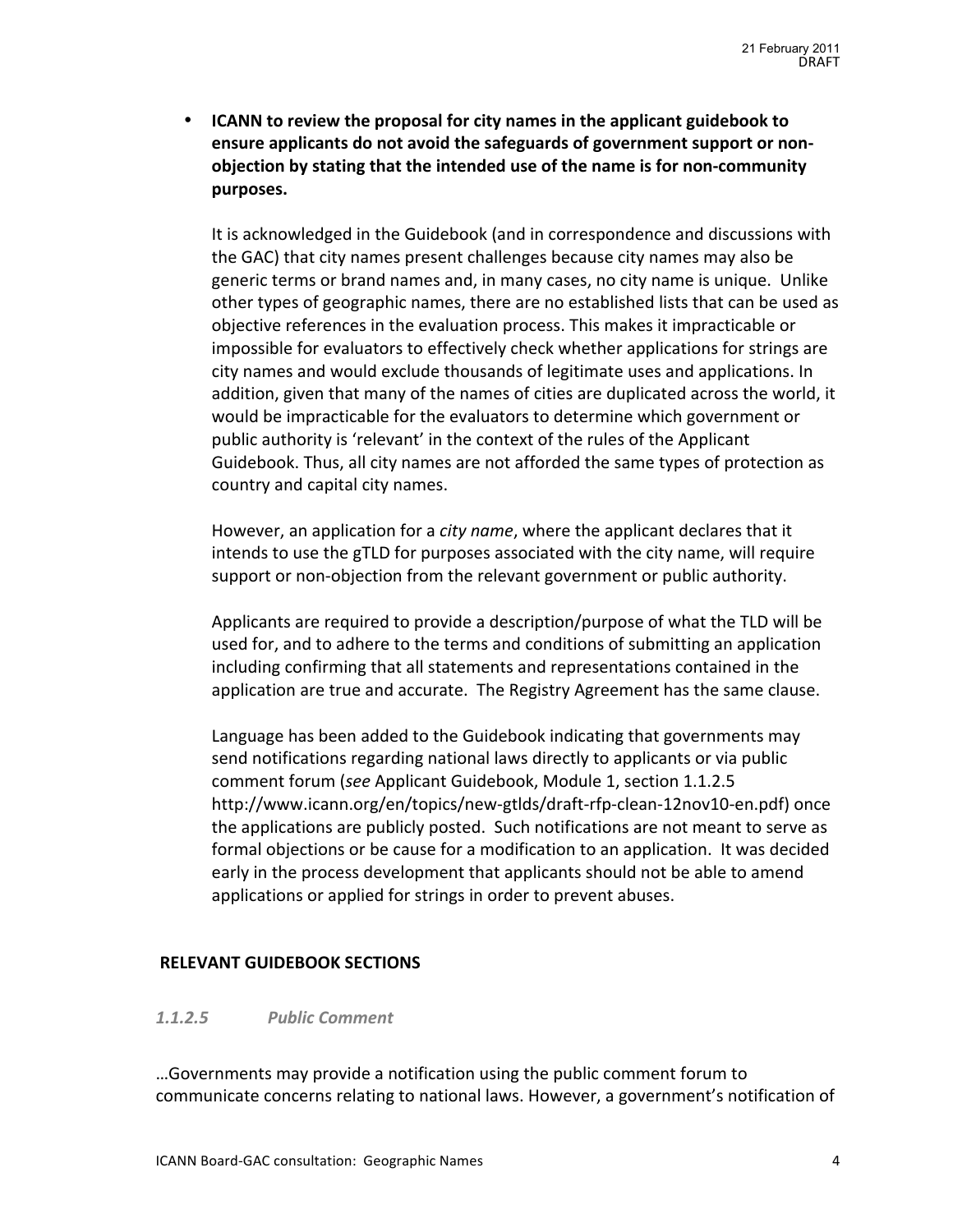concern will not in itself be deemed to be a formal objection. A notification by a government does not constitute grounds for rejection of a gTLD application.

Governments may also communicate directly to applicants using the contact information posted in the application, e.g., to send a notification that an applied-for gTLD string might be contrary to a national law, and to try to address any concerns with the applicant.

As noted above, applicants are encouraged to identify potential sensitivities in advance and work with the relevant parties to mitigate concerns related to the application...

# *2.2.1.4.1 Treatment%of%Country%or%Territory%Names<sup>3</sup>*

Applications for strings that are country or territory names will not be approved, as they are not available under the New gTLD Program in this application round. A string shall be considered to be a country or territory name if:

- $i.$  it is an alpha-3 code listed in the ISO 3166-1 standard.
- ii. it is a long-form name listed in the ISO 3166-1 standard, or a translation of the long-form name in any language.
- iii. it is a short-form name listed in the ISO 3166-1 standard, or a translation of the short-form name in any language.
- iv. it is the short- or long-form name association with a code that has been designated as "exceptionally reserved" by the ISO 3166 Maintenance Agency.
- $v.$  it is a separable component of a country name designated on the "Separable" Country Names List," or is a translation of a name appearing on the list, in any language. See the Annex at the end of this module.
- $vi.$  It is a permutation or transposition of any of the names included in items (i) through (v). Permutations include removal of spaces, insertion of punctuation, and addition or removal of grammatical articles like "the." A transposition is considered a change in the sequence of the long or short–form name, for example, "RepublicCzech" or "IslandsCayman."

# 2.2.1.4.2 *Geographic Names Requiring Government Support*

The following types of applied-for strings are considered geographic names and must be accompanied by documentation of support or non-objection from the relevant governments or public authorities:

 <sup>3</sup> Country and territory names are excluded from the process based on advice from the Governmental Advisory Committee in recent communiqués providing interpretation of Principle 2.2 of the GAC Principles regarding New gTLDs to indicate that strings which are a meaningful representation or abbreviation of a country or territory name should be handled through the forthcoming ccPDP, and other geographic strings could be allowed in the gTLD space if in agreement with the relevant government or public authority.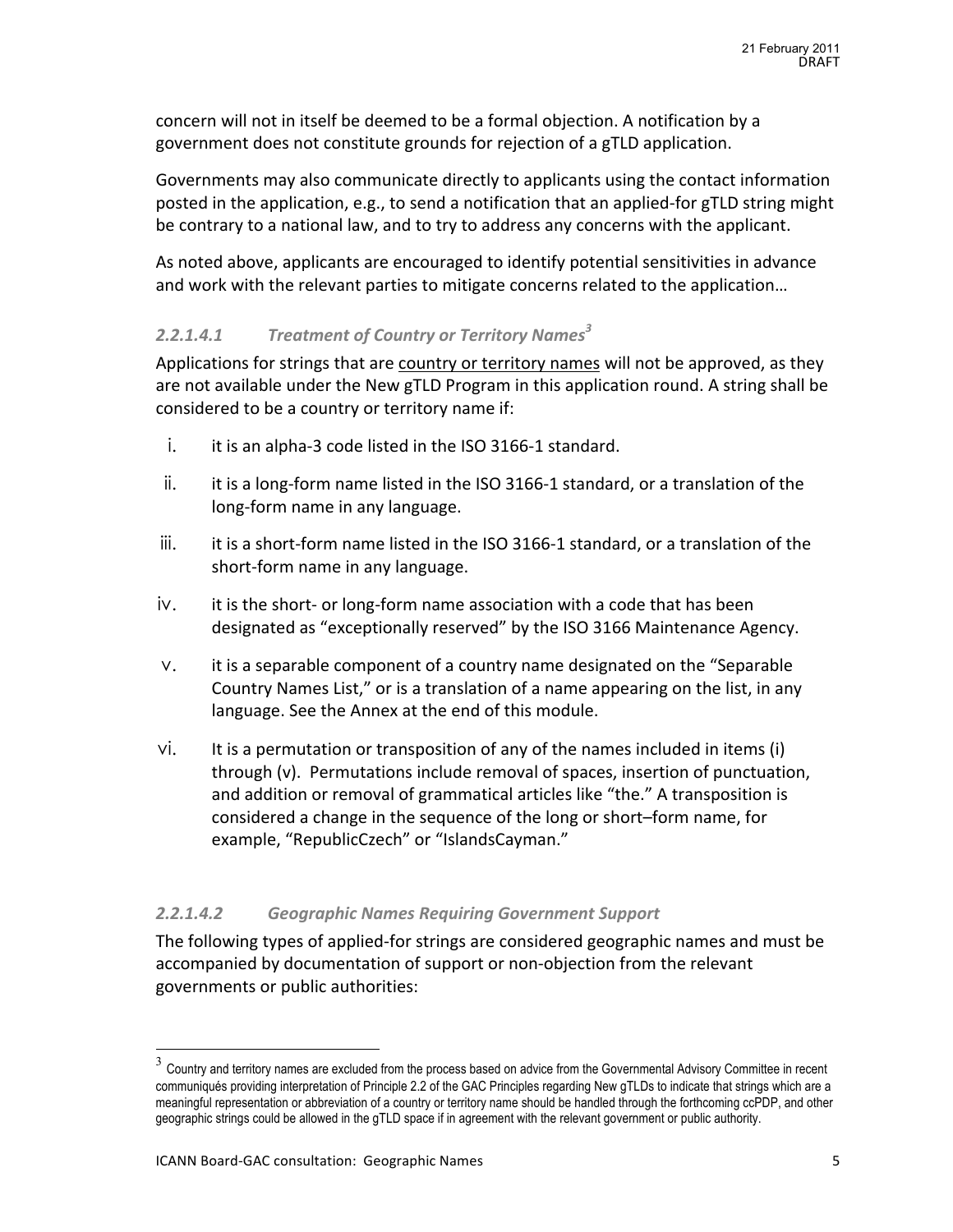1. An application for any string that is a representation, in any language, of the *capital city name* of any country or territory listed in the ISO 3166-1 standard.

In this case, it is anticipated that the relevant government or public authority would be at the national level.

2. An application for a *city name*, where the applicant declares that it intends to use the gTLD for purposes associated with the city name.

City names present challenges because city names may also be generic terms or brand names, and in many cases no city name is unique. Unlike other types of geographic names, there are no established lists that can be used as objective references in the evaluation process. Thus, city names are not universally protected. However, the process does provide a means for cities and applicants to work together where desired.

An application for a city name will be subject to the geographic names requirements (i.e., will require documentation of support or non-objection from the relevant governments or public authorities) if:

- (a) It is clear from applicant statements within the application that the applicant will use the TLD primarily for purposes associated with the city name; and
- (b) The applied-for string is a city name as listed on official city documents.<sup>4</sup>

In the case of an application that meets conditions (a) and (b), documentation of support will be required only from the relevant government or public authority of the city named in the application.

3. An application for any string that is an exact match of a *sub-national place name*, such as a county, province, or state, listed in the ISO 3166-2 standard.

In this case, it is anticipated that the relevant government or public authority would be at the sub-national level, such as a state, provincial or local government or authority.

4. An application for a string listed as a UNESCO region<sup>5</sup> or appearing on the "Composition of macro geographical (continental) regions, geographical subregions, and selected economic and other groupings" list.<sup>6</sup>

In the case of an application for a string appearing on either of the lists above, documentation of support will be required from at least 60% of the respective

<sup>&</sup>lt;sup>4</sup> City governments with concerns about strings that are duplicates, nicknames or close renderings of a city name should not rely on the evaluation process as the primary means of protecting their interests in a string. Rather, a government may elect to file a formal objection to an application that is opposed by the

relevant community, or may submit its own application for the string.<br>
<sup>5</sup> *See* http://www.unesco.org/new/en/unesco/worldwide/. 6 *See* http://unstats.un.org/unsd/methods/m49/m49regin.htm.

ICANN Board-GAC consultation: Geographic Names 6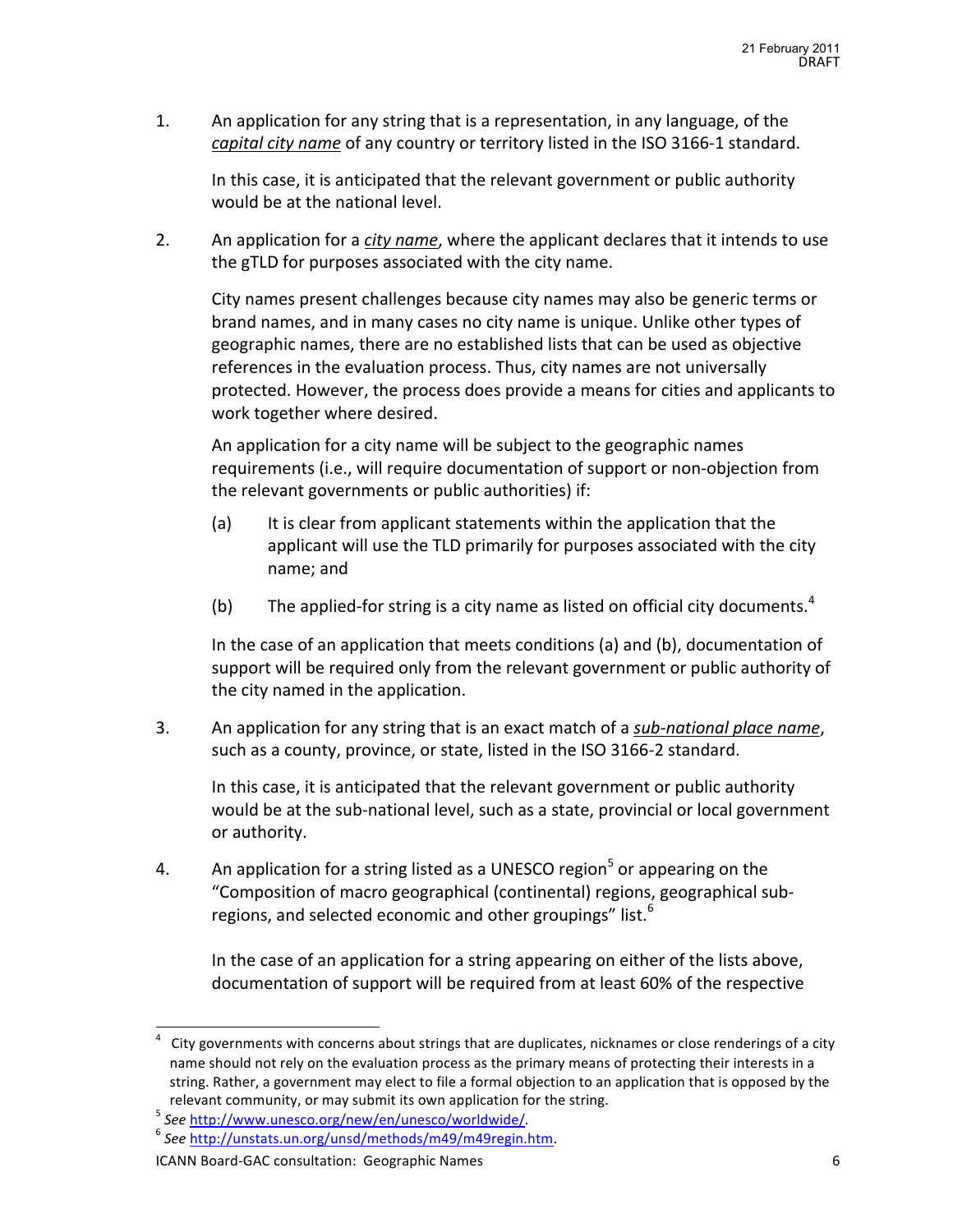national governments in the region, and there may be no more than one written statement of objection to the application from relevant governments in the region and/or public authorities associated with the continent or the region.

Where the 60% rule is applied, and there are common regions on both lists, the regional composition contained in the "composition of macro geographical (continental) regions, geographical sub-regions, and selected economic and other groupings" takes precedence.

An applied-for gTLD string that falls into any of 1 through 4 listed above is considered to represent a geographic name. In the event of any doubt, it is in the applicant's interest to consult with relevant governments and public authorities and enlist their support or non-objection prior to submission of the application, in order to preclude possible objections and pre-address any ambiguities concerning the string and applicable requirements.

In the event that there is more than one relevant government or public authority for the applied-for gTLD string, the applicant must provide documentation of support or non-objection from all the relevant governments or public authorities. It is anticipated that this may apply to the case of a sub-national place name.

It is the applicant's responsibility to:

- identify whether its applied-for gTLD string falls into any of the above categories; and
- determine the relevant governments or public authorities; and
- identify which level of government support is required.

The requirement to include documentation of support for certain applications does not preclude or exempt applications from being the subject of objections on community grounds (refer to subsection 3.1.1 of Module 3), under which applications may be rejected based on objections showing substantial opposition from the targeted community.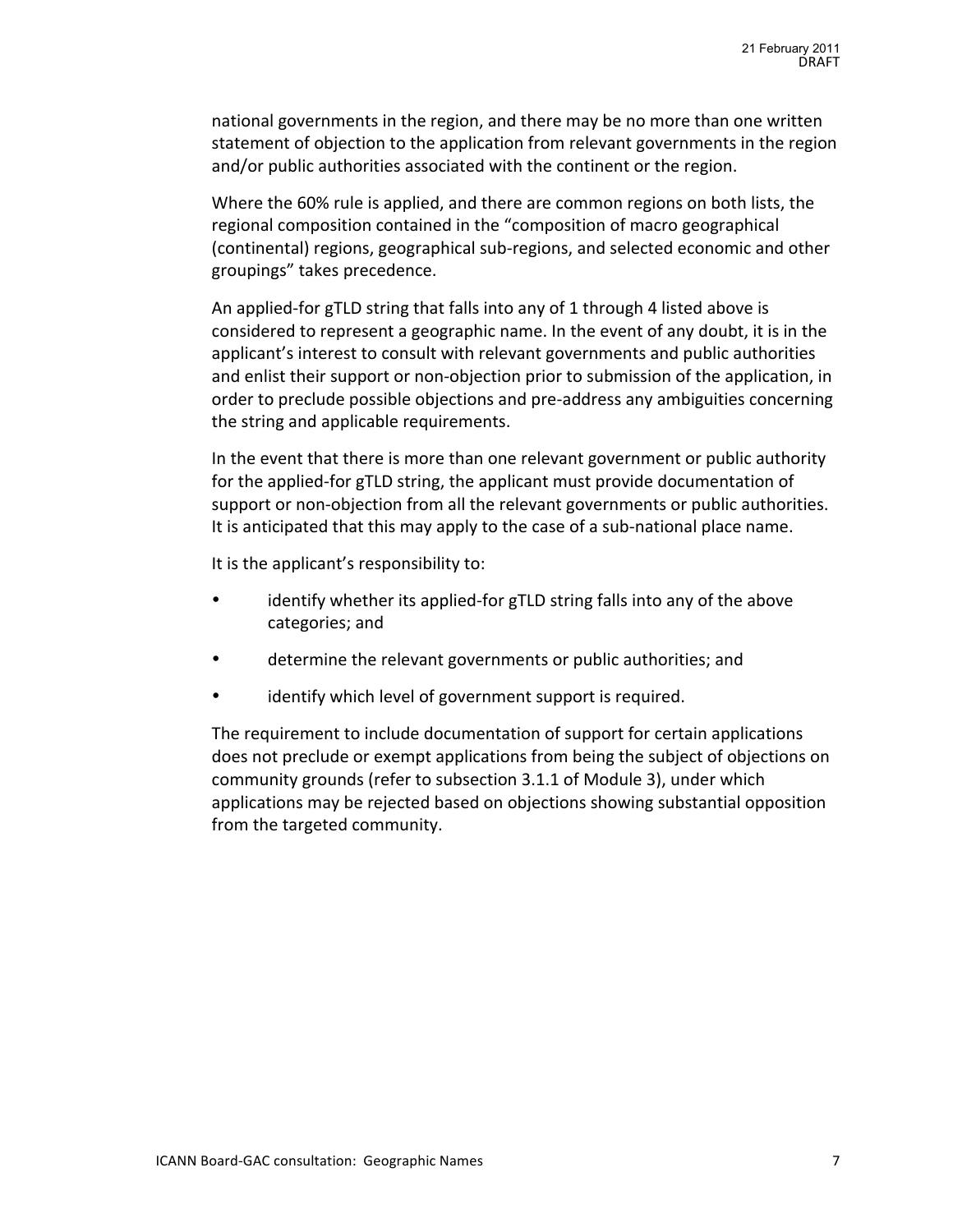# REFERENCE DOCUMENTS: USE AND PROTECTION OF GEOGRAPHICAL NAMES

- $-$  SUMMARY OF ACTIONS TAKEN RESPONDING TO GAC AND PUBLIC COMMENTS
- $-$  **CHRONOLOGICAL LISTING OF GAC ADVICE AND COMMENTS ON NEW GTLDS** AND RESPONSES PROVIDED BY ICANN AND KEY DOCUMENTS PUBLISHED ON **THE TOPICS**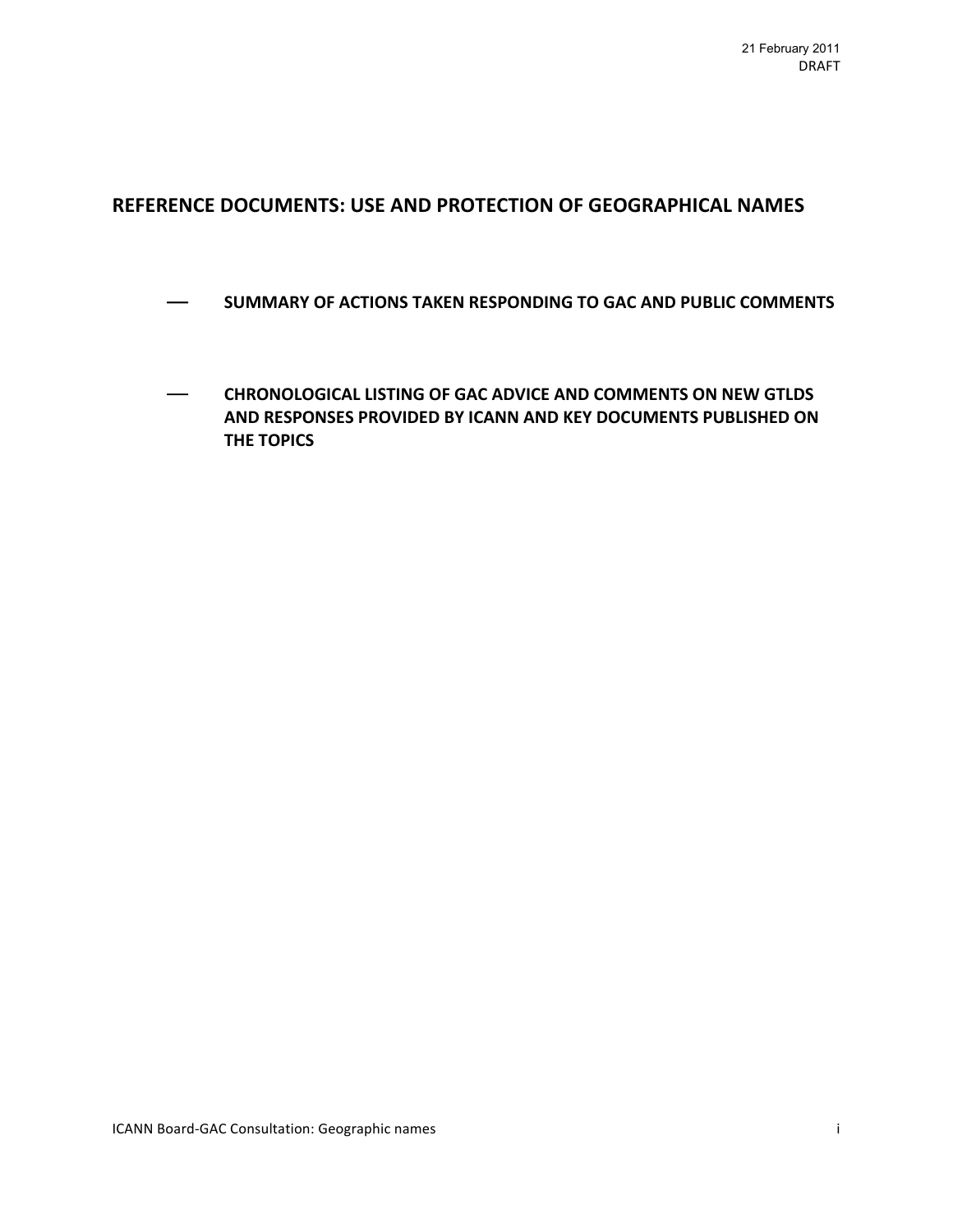### SUMMARY OF ACTIONS TAKEN RESPONDING TO GAC AND PUBLIC COMMENTS

#### Use and protection of geographical names

- The inclusion of geographic names, as defined in the Guidebook, was developed in response to GAC principle 2.2.
- The protection of government interests in geographic names is accounted for by the requirement that no application for a geographic name (as defined in the Guidebook) can be approved without documentation of the support or non-objection from the relevant government or public authority.
- Country and territory names, as defined in the Applicant Guidebook, have been excluded from the first application round of the gTLD process based on GAC advice.
- A minimum list of reserved names was added to the Registry Agreement based on GAC principle 2.7 which called for protections at the second level. Similarly, all applicants are required to describe in the application their proposed measures for ensuring the protection of geographic names at the second and other levels in the TLD. This information is posted for public information and comment, in accordance with GAC advice.
- The capacity for an objection to be filed on community grounds, where there is substantial opposition to an application from a community that is targeted by the name also provides an avenue of protection for names of interest to a government which are not defined in the Applicant Guidebook.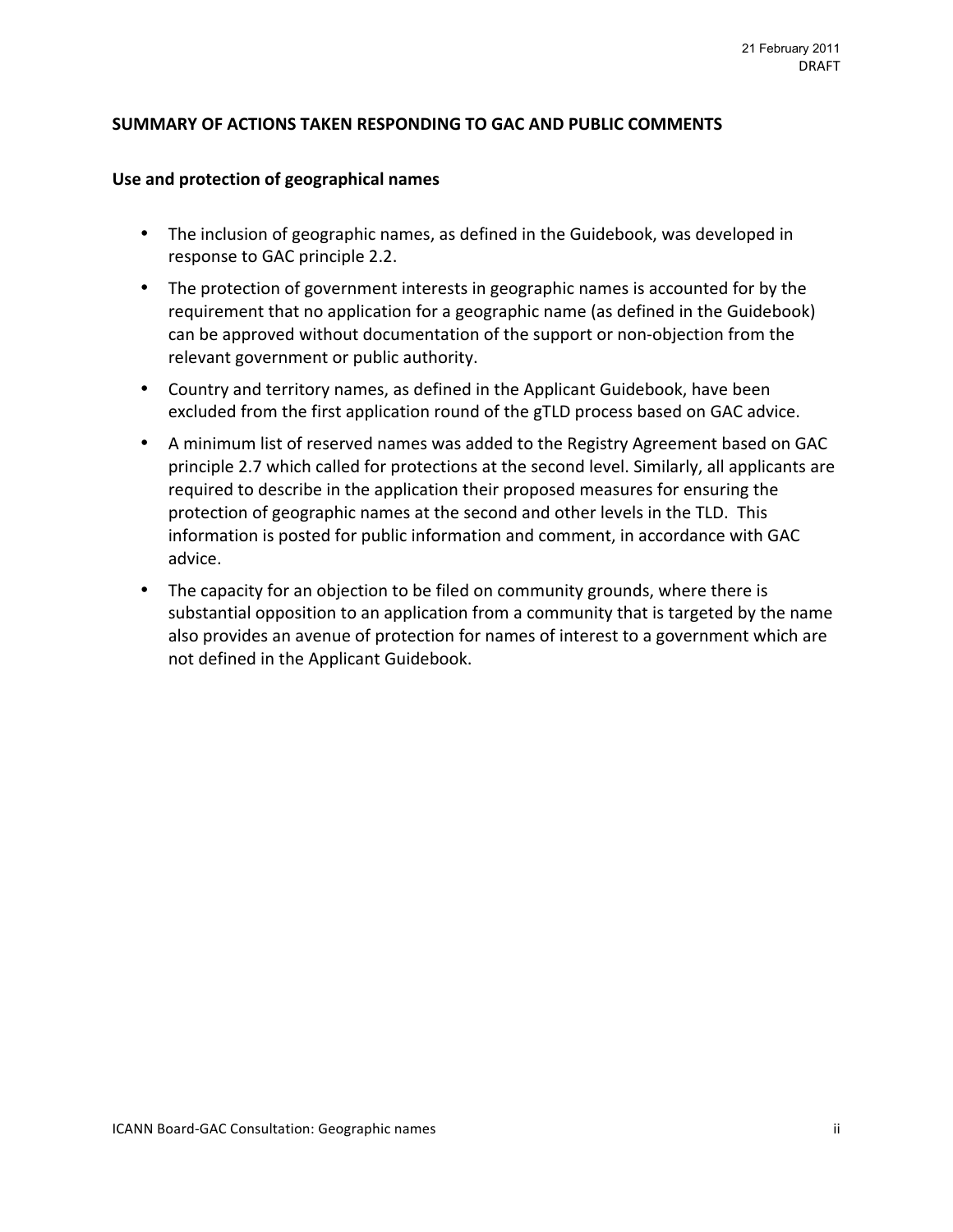## THIS TABLE PROVIDES A CHRONOLOGICAL LISTING OF GAC ADVICE AND COMMENTS ON NEW GTLDS AND RESPONSES PROVIDED BY ICANN AND KEY DOCUMENTS PUBLISHED ON THE TOPICS

# **Use And Protection Of Geographic Names**

| <b>GAC Advice and Comments</b>                                                                                                                                                                                                                                                                                                                                                                                                               | <b>ICANN responses and key documents</b>                                                                                                                                                                                                                                                                                                                                                                                                                                                                                                                                                                                                                                                                                                                                                                                                                                                                                                                                                                                                                                                    |
|----------------------------------------------------------------------------------------------------------------------------------------------------------------------------------------------------------------------------------------------------------------------------------------------------------------------------------------------------------------------------------------------------------------------------------------------|---------------------------------------------------------------------------------------------------------------------------------------------------------------------------------------------------------------------------------------------------------------------------------------------------------------------------------------------------------------------------------------------------------------------------------------------------------------------------------------------------------------------------------------------------------------------------------------------------------------------------------------------------------------------------------------------------------------------------------------------------------------------------------------------------------------------------------------------------------------------------------------------------------------------------------------------------------------------------------------------------------------------------------------------------------------------------------------------|
| 28 March 2007: GAC Principles regarding New gTLDs                                                                                                                                                                                                                                                                                                                                                                                            | <b>ICANN mapping of GNSO Policy Recommendations</b>                                                                                                                                                                                                                                                                                                                                                                                                                                                                                                                                                                                                                                                                                                                                                                                                                                                                                                                                                                                                                                         |
| ICANN should avoid country, territory or place names, and country,<br>2.2<br>territory or regional language or people descriptions, unless in agreement<br>with the relevant governments or public authorities.                                                                                                                                                                                                                              | 2.2) is addressed by the GNSO Recommendation 20; "An application will be<br>rejected if an expert panel determines that there is substantial opposition to it<br>from a significant portion of the community to which the string may be explicitly or                                                                                                                                                                                                                                                                                                                                                                                                                                                                                                                                                                                                                                                                                                                                                                                                                                       |
| Applicant registries for new gTLDs should pledge to:<br>2.7                                                                                                                                                                                                                                                                                                                                                                                  | implicitly                                                                                                                                                                                                                                                                                                                                                                                                                                                                                                                                                                                                                                                                                                                                                                                                                                                                                                                                                                                                                                                                                  |
| a) Adopt, before the new gTLD is introduced, appropriate procedures for blocking,<br>at no cost and upon demand of governments, public authorities or IGOs, names<br>with national or geographic significance at the second level of any new gTLD.<br>b) Ensure procedures to allow governments, public authorities or IGOs to challenge<br>abuses of names with national or geographic significance at the second level of any<br>new gTLD. | targeted." providing grounds for an objection process and subsequent dispute<br>resolution handling, as further developed in GNSO Implementation Guideline P.<br>The GNSO Implementation Guideline H* is also of relevance in this context.<br>Further guidance is provided by the GNSO Reserved Names WG<br>Recommendation 20: "There should be no geographical reserved names (i.e., no<br>exclusionary list, no presumptive right of registration, no separate administrative<br>procedure, etc.). The proposed challenge mechanisms currently being proposed in<br>the draft new gTLD process would allow national or local governments to initiate a<br>challenge, therefore no additional protection mechanisms are needed. Potential<br>applicants for a new TLD need to represent that the use of the proposed string is<br>not in violation of the national laws in which the applicant is incorporated.<br>However, new TLD applicants interested in applying for a TLD that incorporates a<br>country, territory, or place name should be advised of the GAC principles, and the |
|                                                                                                                                                                                                                                                                                                                                                                                                                                              | advisory role vested to it under the ICANN bylaws.<br>Additionally, a summary overview of the obstacles encountered by previous<br>applicants involving similar TLDs should be provided to allow an applicant to make<br>an informed decision. Potential applicants should also be advised that the failure of<br>the GAC, or an individual GAC member, to file a challenge during the TLD<br>application process, does not constitute a waiver of the<br>authority vested to the GAC under the ICANN bylaws."<br>Issues regarding geographical names in relation to the introduction of new gTLDs<br>have been<br>discussed by other entities in the ICANN community, including the ccNSO (see                                                                                                                                                                                                                                                                                                                                                                                             |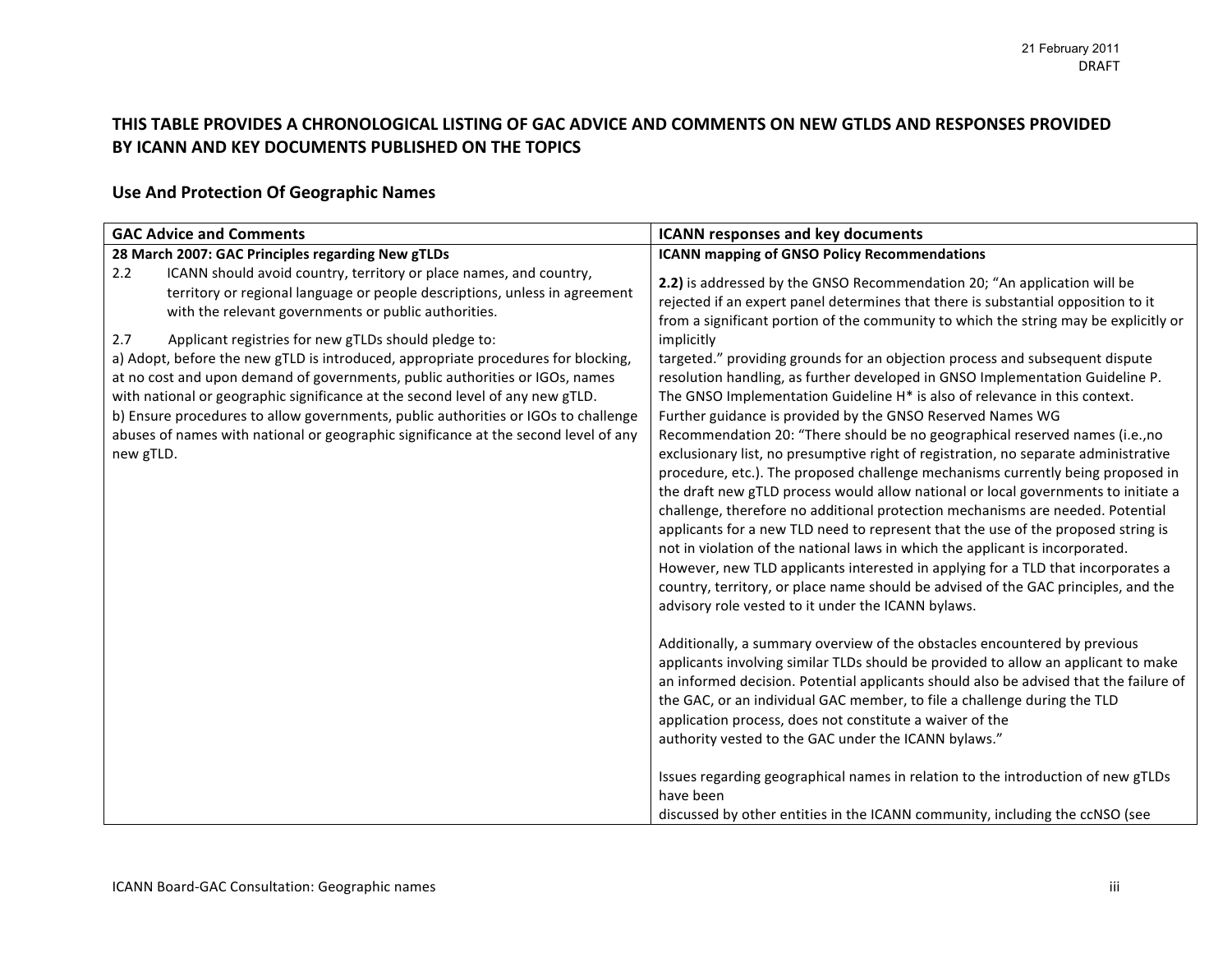| http://ccnso.icann.org/meetings/losangeles/ccnso-council-minutes-31oct07.pdf)2.                                                                                                                                                                                                                                                                                                                                           |
|---------------------------------------------------------------------------------------------------------------------------------------------------------------------------------------------------------------------------------------------------------------------------------------------------------------------------------------------------------------------------------------------------------------------------|
| From an implementation perspective, it is foreseen that corresponding<br>requirements regarding documentation of government ascent be clearly stated to<br>the applicants and all relevant applications be checked for compliance as<br>appropriate.                                                                                                                                                                      |
| In the absence of a reservation approach, the gTLD application process being<br>developed by ICANN staff proposes to integrate the above GAC principle as<br>outlined below.                                                                                                                                                                                                                                              |
| Applicants wishing to apply for a gTLD string that is a meaningful representation of<br>the name of a country or territory listed in ISO 3166-1 (in any script), should be<br>prepared to provide documented support or documented lack of objection from<br>the relevant government or public authority. This would be a considered a criterion<br>for an applicant to pass the initial evaluation stage of the process. |
| In the case of an application for a string that the application evaluators believe is a<br>meaningful representation of the name of a country or territory on the ISO 3166-1<br>list, where the application did not include documentation of agreement by the<br>relevant government or public authority, ICANN would require the applicant to                                                                            |
| refer the application to the government or public authority to obtain an expression<br>of support or of "no objection." In the absence of such an expression, the<br>application would proceed no further toward approval.                                                                                                                                                                                                |
| Consistent with the GNSO Reserved Names Working Group's recommendation that<br>potential applicants should be informed of the relevant constraints, the above<br>procedure would be fully disclosed and documented in the Request For Proposals<br>(RFP) for new gTLDs. Applicants could choose how to proceed based on knowledge<br>of the steps they would be required to follow.                                       |
| This approach is in line with principles that have historically been applied in ccTLD<br>delegation and redelegation processes. As noted in RFC 1591 (Domain Name<br>System Structure and Delegation) and ICP-1, Internet Domain Name System                                                                                                                                                                              |
| Structure and Delegation (ccTLD Administration and Delegation):<br>The desires of the government of a country with regard to delegation of a ccTLD are<br>taken very seriously. The IANA will make them a major consideration in any TLD<br>delegation/transfer discussions. Significantly interested parties in the domain                                                                                               |
| should agree that the proposed TLD manager is the appropriate party. (see<br>http://www.isi.edu/in-notes/rfc1591.txt; http://www.icann.org/icp/icp-1.htm).                                                                                                                                                                                                                                                                |
| The above procedure refers to a string that is a meaningful representation of the<br>name of a country or territory on the ISO 3166-1 list. For strings denoting other<br>geographical identifiers (for example: landmarks, rivers, cities), the objection                                                                                                                                                                |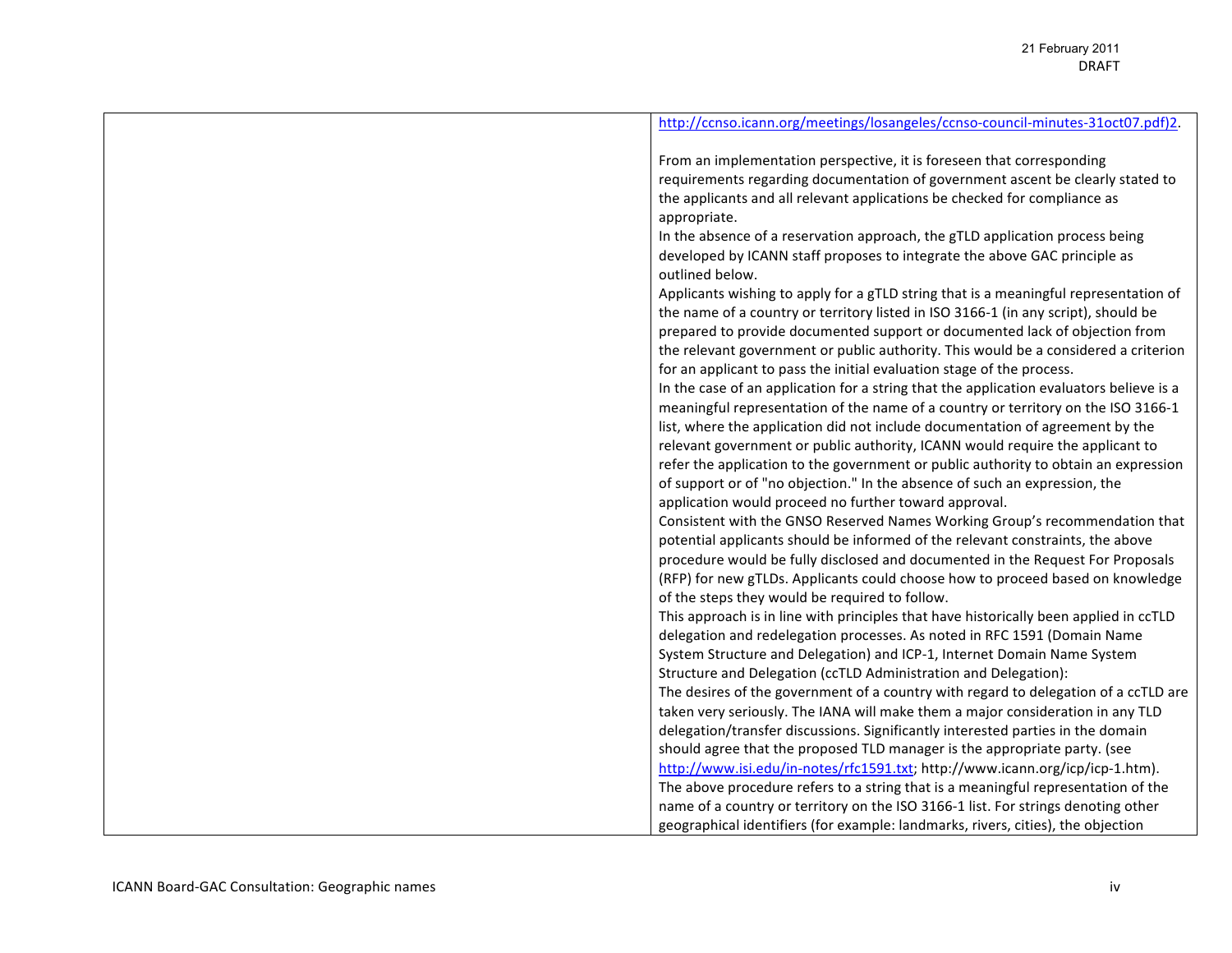| mechanism would remain available to significantly interested stakeholders,<br>including governments. Objections to geographical identifiers other than country<br>names would trigger a dispute resolution process where these issues can be<br>properly adjudicated based on the particular circumstances.<br>Note that the GNSO anticipated that the implementation of the objection process<br>that addresses recommendation 20 (described above) would be adequate to<br>address applications for meaningful representations of country names. There is<br>some discussion among the council that the procedure described in this<br>implementation detail to consult with governments is not required. It is not clear<br>though that the process of government consultation differs from the GNSO policy<br>implementation. Consultation will continue with GAC and council to provide clear<br>information regarding implementation.                                                                                                                                                                                                                                                                                                                                          |
|--------------------------------------------------------------------------------------------------------------------------------------------------------------------------------------------------------------------------------------------------------------------------------------------------------------------------------------------------------------------------------------------------------------------------------------------------------------------------------------------------------------------------------------------------------------------------------------------------------------------------------------------------------------------------------------------------------------------------------------------------------------------------------------------------------------------------------------------------------------------------------------------------------------------------------------------------------------------------------------------------------------------------------------------------------------------------------------------------------------------------------------------------------------------------------------------------------------------------------------------------------------------------------------|
| 2.7a) The GNSO Reserved Names WG considered geographical and geopolitical<br>names without recommending that they be reserved at the outset, stating in their<br>report: "In the case of geographical/geopolitical names and controversial names, it<br>was very difficult if not impossible to define clear reservation requirements that<br>could be applied for all new gTLDs".<br>The GNSO Reserved Names WG report also states that: "Protection afforded to<br>Geographic indicators is an evolving area of international law in which a one-size<br>fits all approach is not currently viable. The proposed recommendations in this<br>report are designed to ensure that registry operators comply with the national laws<br>for which they are legally incorporated/organized."<br>Further guidance is provided by the GNSO Reserved Names WG Recommendation<br>22: "The consensus view of the working group is given the lack of any established<br>international law on the subject, conflicting legal opinions, and conflicting<br>recommendations emerging from various governmental fora, the current<br>geographical reservation provision contained in the sTLD contracts during the 2004<br>Round should be removed, and harmonized with the more recently executed |
| .COM, .NET, .ORG, .BIZ and .INFO registry contracts. The only exception to this<br>consensus recommendation is those registries incorporated/organized under<br>countries that require additional protection for geographical identifiers. In this<br>instance, the registry would have to incorporate appropriate mechanisms to<br>comply with their national/local laws. For those registries incorporated/organized<br>under the laws of those countries that have expressly supported the guidelines of<br>the WIPO Standing Committee on the Law of Trademarks, Industrial Designs and<br>Geographical Indications as adopted by the WIPO General Assembly, it is strongly                                                                                                                                                                                                                                                                                                                                                                                                                                                                                                                                                                                                      |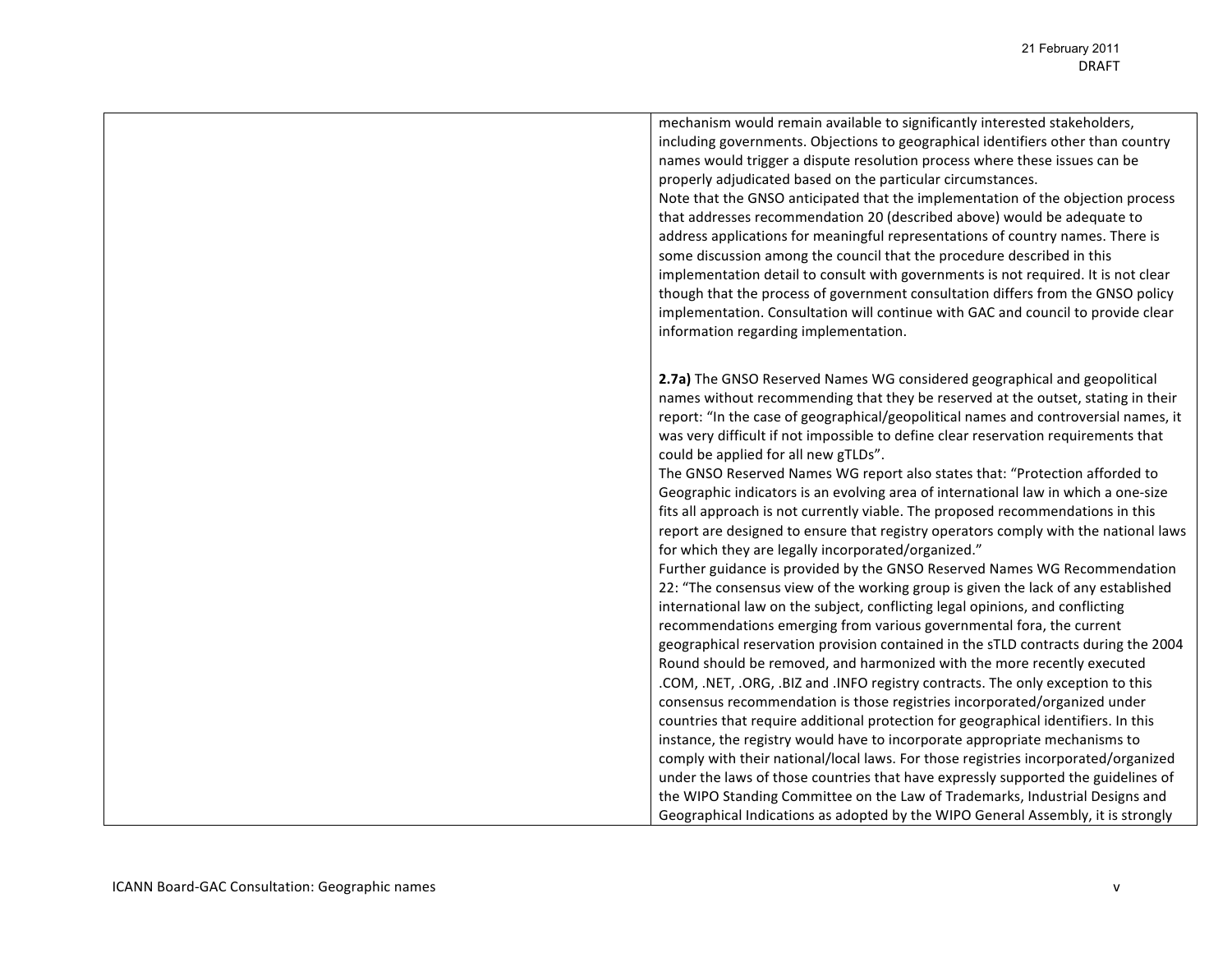|                                                                                             | recommended (but not mandated) that these registries take appropriate action to<br>promptly implement protections that are in line with these WIPO guidelines and<br>are in accordance with the relevant national laws of the applicable Member State.<br>2.7b) The GNSO Recommendation 16 states that: "Registries must apply existing<br>Consensus Policies and adopt new Consensus Policies as they are approved." This<br>implies that all new gTLDs would be bound by the existing Consensus Policies,<br>including the UDRP that applies to trademark-related disputes for second level<br>domain names. Any new Consensus Policy that may emerge for dispute resolution<br>on the second level will likewise apply to all new gTLDs in line with the above<br>Recommendation. Provisions to that effect will be included in the base agreement<br>for new gTLDs. |
|---------------------------------------------------------------------------------------------|-------------------------------------------------------------------------------------------------------------------------------------------------------------------------------------------------------------------------------------------------------------------------------------------------------------------------------------------------------------------------------------------------------------------------------------------------------------------------------------------------------------------------------------------------------------------------------------------------------------------------------------------------------------------------------------------------------------------------------------------------------------------------------------------------------------------------------------------------------------------------|
| 31 October 2007: Communiqué Los Angeles                                                     |                                                                                                                                                                                                                                                                                                                                                                                                                                                                                                                                                                                                                                                                                                                                                                                                                                                                         |
| Appreciates work done by GNSO regarding the proposal for principles,                        |                                                                                                                                                                                                                                                                                                                                                                                                                                                                                                                                                                                                                                                                                                                                                                                                                                                                         |
| recommendations and implementation guidelines for new gTLDs. GAC draws                      |                                                                                                                                                                                                                                                                                                                                                                                                                                                                                                                                                                                                                                                                                                                                                                                                                                                                         |
| attention to the fact that the proposal does not properly take into account                 |                                                                                                                                                                                                                                                                                                                                                                                                                                                                                                                                                                                                                                                                                                                                                                                                                                                                         |
| paragraph 2.2 in the GAC principles regarding new gTLDs, in particular the                  |                                                                                                                                                                                                                                                                                                                                                                                                                                                                                                                                                                                                                                                                                                                                                                                                                                                                         |
| avoidance of country names. In practice some countries would not be in a position           |                                                                                                                                                                                                                                                                                                                                                                                                                                                                                                                                                                                                                                                                                                                                                                                                                                                                         |
| to avail themselves of the proposed objection mechanism especially those not                |                                                                                                                                                                                                                                                                                                                                                                                                                                                                                                                                                                                                                                                                                                                                                                                                                                                                         |
| participating in ICANN activities.                                                          |                                                                                                                                                                                                                                                                                                                                                                                                                                                                                                                                                                                                                                                                                                                                                                                                                                                                         |
| 13 February 2008: Communiqué New Dehli                                                      |                                                                                                                                                                                                                                                                                                                                                                                                                                                                                                                                                                                                                                                                                                                                                                                                                                                                         |
| On IDN gTLDs:<br>GAC Principles regarding new gTLDs are equally relevant to IDN gTLDs.      |                                                                                                                                                                                                                                                                                                                                                                                                                                                                                                                                                                                                                                                                                                                                                                                                                                                                         |
| should avoid country, territory, place names and country territory or regional<br>$\bullet$ |                                                                                                                                                                                                                                                                                                                                                                                                                                                                                                                                                                                                                                                                                                                                                                                                                                                                         |
| language or people descriptions, unless in agreement with the govts or                      |                                                                                                                                                                                                                                                                                                                                                                                                                                                                                                                                                                                                                                                                                                                                                                                                                                                                         |
| relevant public authorities.                                                                |                                                                                                                                                                                                                                                                                                                                                                                                                                                                                                                                                                                                                                                                                                                                                                                                                                                                         |
| In the event that there is any doubt regarding the status of whether an application         |                                                                                                                                                                                                                                                                                                                                                                                                                                                                                                                                                                                                                                                                                                                                                                                                                                                                         |
| constitutes and IDN ccTLD or IDN gTLD, ICANN should consult with the govt. or RPA           |                                                                                                                                                                                                                                                                                                                                                                                                                                                                                                                                                                                                                                                                                                                                                                                                                                                                         |
| of the territory concerned to determine whether there may be any potential                  |                                                                                                                                                                                                                                                                                                                                                                                                                                                                                                                                                                                                                                                                                                                                                                                                                                                                         |
| infringement of their sovereign rights regarding their country or territory name.           |                                                                                                                                                                                                                                                                                                                                                                                                                                                                                                                                                                                                                                                                                                                                                                                                                                                                         |
| 26 June 2008: Communiqué Paris                                                              |                                                                                                                                                                                                                                                                                                                                                                                                                                                                                                                                                                                                                                                                                                                                                                                                                                                                         |
| On the introduction of the gTLDs the GAC expressed concern to Board and GNSO                |                                                                                                                                                                                                                                                                                                                                                                                                                                                                                                                                                                                                                                                                                                                                                                                                                                                                         |
| that the GNSO proposals do not include provisions reflecting GAC Principles                 |                                                                                                                                                                                                                                                                                                                                                                                                                                                                                                                                                                                                                                                                                                                                                                                                                                                                         |
| regarding new gTLDs, names 2.2, 2.6 and 2.7.                                                |                                                                                                                                                                                                                                                                                                                                                                                                                                                                                                                                                                                                                                                                                                                                                                                                                                                                         |
|                                                                                             | 2 October 2008: Letter from ICANN CEO to GAC Chair                                                                                                                                                                                                                                                                                                                                                                                                                                                                                                                                                                                                                                                                                                                                                                                                                      |
|                                                                                             | http://www.icann.org/correspondence/twomey-to-karklins-02oct08.pdf                                                                                                                                                                                                                                                                                                                                                                                                                                                                                                                                                                                                                                                                                                                                                                                                      |
|                                                                                             | Following up letter on treatment of geographic names after teleconference with                                                                                                                                                                                                                                                                                                                                                                                                                                                                                                                                                                                                                                                                                                                                                                                          |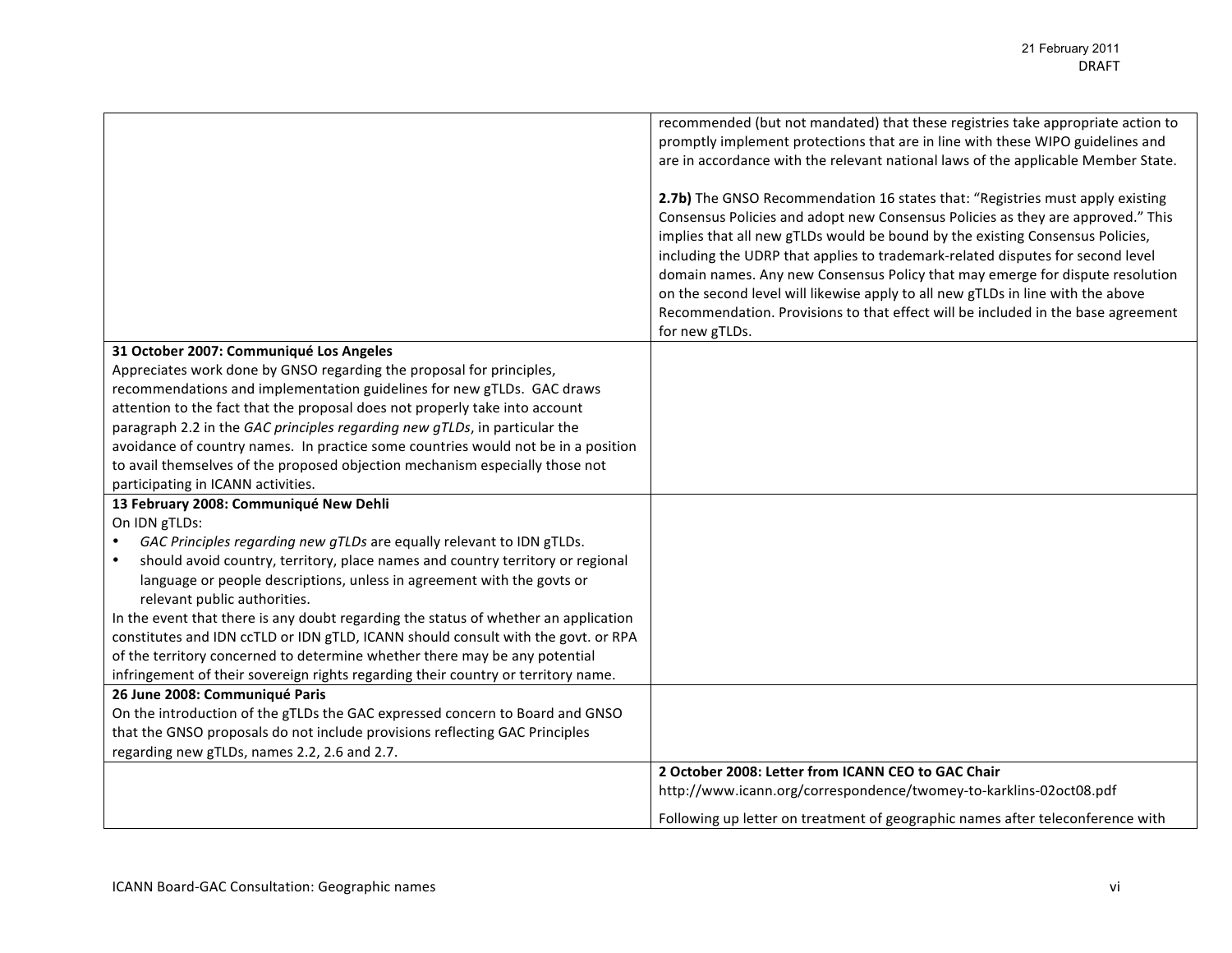|                                                                                                                                                                   | the GAC. Letter outlines proposal for way forward re para 2.2:<br>Supporting documentation, evidence of non-objection, from the relevant<br>government or public authority will be required for strings which<br>represent a country or territory name. ISO 3166-1 list will be used as<br>reference list. |
|-------------------------------------------------------------------------------------------------------------------------------------------------------------------|------------------------------------------------------------------------------------------------------------------------------------------------------------------------------------------------------------------------------------------------------------------------------------------------------------|
|                                                                                                                                                                   | Place names was considered very broad and were defined as:                                                                                                                                                                                                                                                 |
|                                                                                                                                                                   | sub-national geographic identifiers such as counties, states,<br>$\circ$<br>provinces. The ISO 3166-2 identified as the reference list, and<br>support documentation, evidence of non-objection required;                                                                                                  |
|                                                                                                                                                                   | city names are challenging because a city name can also be a<br>$\circ$<br>generic term, or a brand name, and in many cases no city name is<br>unique. Therefore, an applicant that clearly intends to use the<br>TLD to leverage the city name, will require supporting<br>documentation.                 |
|                                                                                                                                                                   | Regional language and people descriptions-difficult to determine the<br>relevant government or public authority for a string which represents a<br>language or people description as there are generally no recognized<br>established rights for such descriptions                                         |
|                                                                                                                                                                   | Paragraph 2.7 (a)<br>ICANN would be reluctant to place blanket restrictions on the use of geo<br>names at the second level due to anticipated mulit-national companies<br>expected to apply for a brand name. Names with national and geographic<br>significances difficult to define.                     |
|                                                                                                                                                                   | Paragraph 2.7(b)<br>Names with national and geographic significance are difficult to define, as<br>is what constitutes an 'abuse' of a name. UDRP protects rights at the<br>second level.                                                                                                                  |
| 5 November 2008: Communiqué Cairo                                                                                                                                 |                                                                                                                                                                                                                                                                                                            |
| Appreciates level of engagement inter-sessionally with ICANN staff which lead to<br>better reflection of the GAC principles in New gTLDs in the DAG, particularly |                                                                                                                                                                                                                                                                                                            |
| principles 2.2 and 2.6. As a result became more sensitive to the potential blurring                                                                               |                                                                                                                                                                                                                                                                                                            |
| of the existing distinction between the ccTLD and gTLD namespace.                                                                                                 |                                                                                                                                                                                                                                                                                                            |
| Questions related to consideration of country and territory names need to be                                                                                      |                                                                                                                                                                                                                                                                                                            |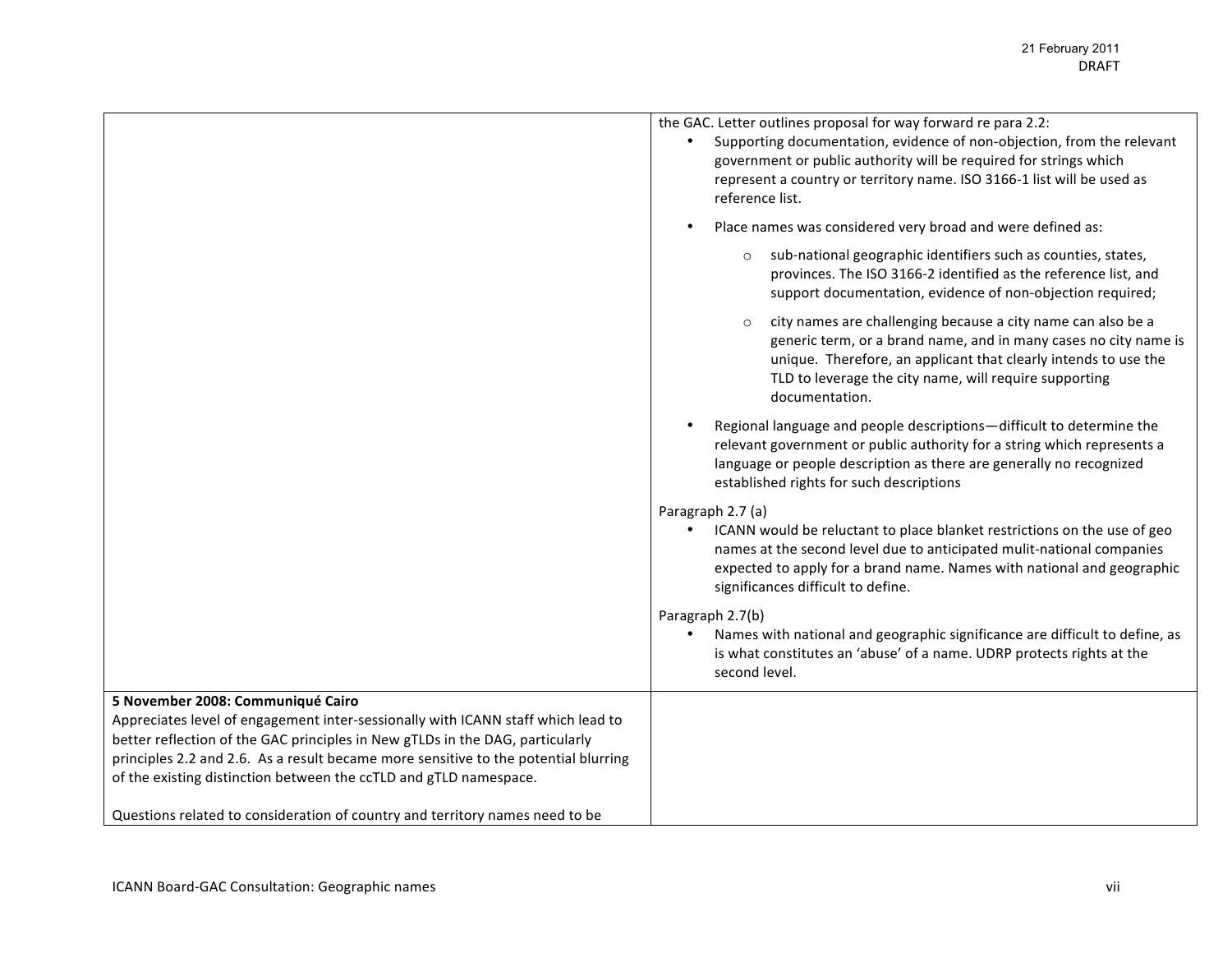| addressed further. Will continue consideration of whether the strings being<br>meaningful representations or abbreviations of a country or territory name in any |                                                                                        |
|------------------------------------------------------------------------------------------------------------------------------------------------------------------|----------------------------------------------------------------------------------------|
| script or language should not be allowed in the gTLD space until the related ccTLD<br>PDP is completed.                                                          |                                                                                        |
| The procedure recommended in 2.7a of the GAC principles also needs to be further<br>considered in the DAG.                                                       |                                                                                        |
| 10 March 2009: Comments on V1 of Applicant Guidebook                                                                                                             | 24 October 2008: Applicant Guidebook Version 1                                         |
| The GAC expects ICANN to apply GAC gTLD principles in respect to the handling of                                                                                 | http://www.icann.org/en/topics/new-gtlds/draft-rfp-24oct08-en.pdf                      |
| geographic names and in particular principles 2.2 (including place names) and 2.7                                                                                |                                                                                        |
| that are not comprehensively addressed in the implementation proposals.                                                                                          | 22 October 2008, Explanatory memo-Proposed process for geographic names                |
|                                                                                                                                                                  | applications                                                                           |
| Strings being meaningful representations or abbreviations of a country and                                                                                       | http://www.icann.org/en/topics/new-gtlds/geographic-names-22oct08-en.pdf               |
| territory name in any script or language should not be allowed in the gTLD space                                                                                 |                                                                                        |
| until the related IDN ccTLD policy development processes have been completed.                                                                                    | 18 February 2009, version 1 Public Comments Analysis Report                            |
|                                                                                                                                                                  | http://www.icann.org/en/topics/new-gtlds/agv1-analysis-public-comments-                |
| The proposed introduction of new gTLDs and in particular any process relating to                                                                                 | 18feb09-en.pdf                                                                         |
| the protection of geographic names should not result in an unreasonable                                                                                          |                                                                                        |
| administrative burden for government administrations.                                                                                                            |                                                                                        |
|                                                                                                                                                                  |                                                                                        |
|                                                                                                                                                                  |                                                                                        |
|                                                                                                                                                                  | 6 March 2009: Board meeting Mexico City                                                |
|                                                                                                                                                                  | Resolved (2009.03.06.07), the Board is generally in agreement with the proposed        |
|                                                                                                                                                                  | treatment of geographic names at the top-level, and staff is directed to revise the    |
|                                                                                                                                                                  | relevant portions of the draft Applicant Guidebook to provide greater specificity on   |
|                                                                                                                                                                  | the scope of protection at the top level for the names of countries and territories    |
|                                                                                                                                                                  | listed in the ISO 3166-1 standard, and greater specificity in the support              |
|                                                                                                                                                                  | requirements for continent names, and post the revised position for public<br>comment. |
|                                                                                                                                                                  |                                                                                        |
|                                                                                                                                                                  | Resolved (2009.03.06.08), staff is directed to send a letter to the GAC by 17 March    |
|                                                                                                                                                                  | 2009 identifying the implementation issues that have been identified in association    |
|                                                                                                                                                                  | with the GAC's advice, in order to continue communications with the GAC to find a      |
|                                                                                                                                                                  | mutually acceptable solution. The Board would request a preliminary response by        |
|                                                                                                                                                                  | 24 April 2009 and a final report by 25 May 2009.                                       |
|                                                                                                                                                                  | 17 March 2009: Letter from ICANN CEO to GAC Chair                                      |
|                                                                                                                                                                  | http://www.icann.org/correspondence/twomey-to-karklins-17mar09-en.pdf                  |
|                                                                                                                                                                  | Outlines Board resolution of 6 March 2009                                              |
|                                                                                                                                                                  | Board believes treatment of geographic names at the top level provides a               |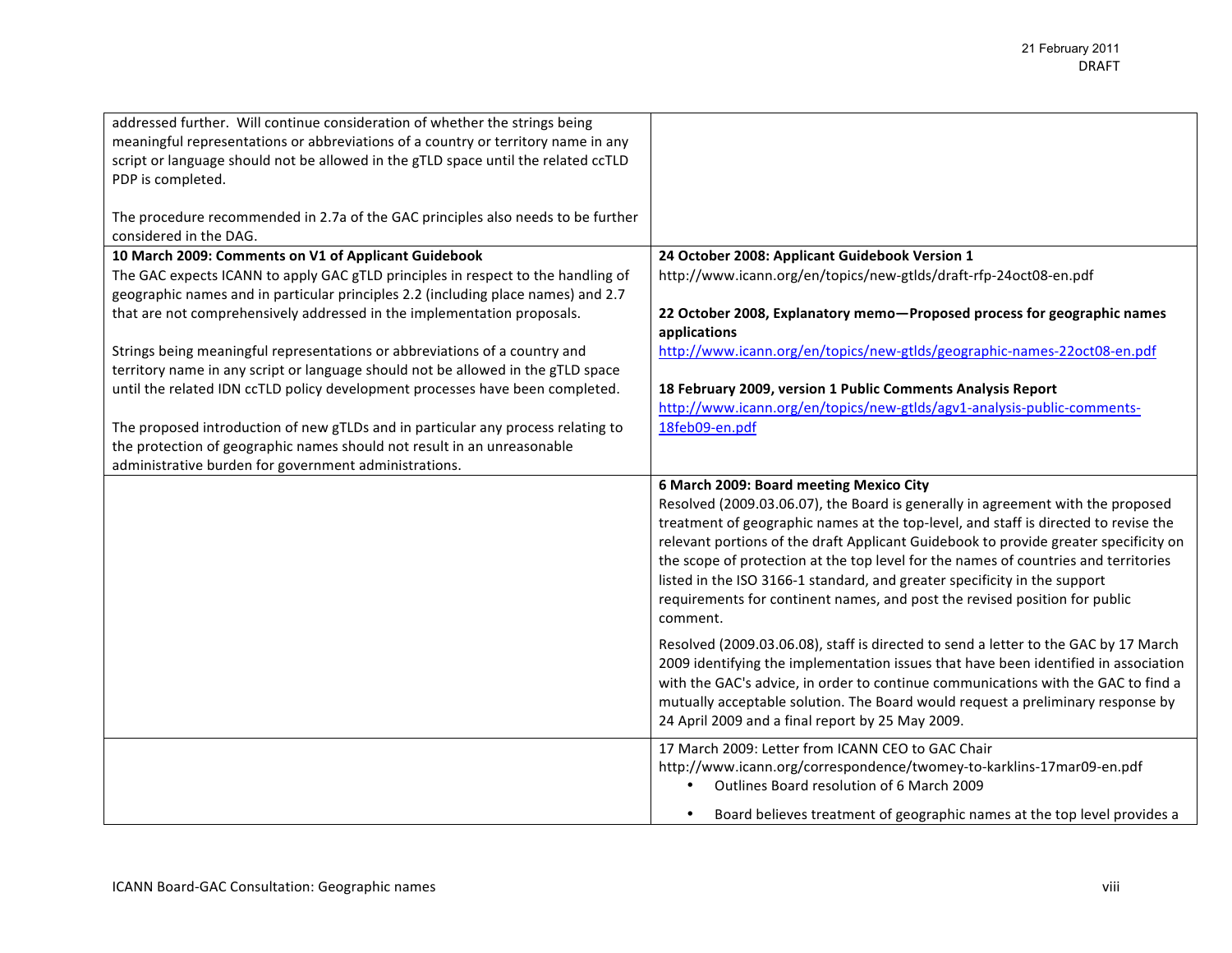|                                                                                                                                                                                                                                                                                                                                                                                                                                                                         | workable compromise between paragraph 2.2 and the GNSO's policy<br>recommendation 20.                                                                                                                  |
|-------------------------------------------------------------------------------------------------------------------------------------------------------------------------------------------------------------------------------------------------------------------------------------------------------------------------------------------------------------------------------------------------------------------------------------------------------------------------|--------------------------------------------------------------------------------------------------------------------------------------------------------------------------------------------------------|
|                                                                                                                                                                                                                                                                                                                                                                                                                                                                         | Seeks the GAC's members input on possible options to resolve the<br>outstanding implementation issues regarding the protection of geographic<br>names at the second level, specifically paragraph 2.7. |
| 24 April 2009: Letter from GAC Chair to ICANN CEO                                                                                                                                                                                                                                                                                                                                                                                                                       |                                                                                                                                                                                                        |
| http://www.icann.org/correspondence/karklins-to-twomey-24apr09.pdf                                                                                                                                                                                                                                                                                                                                                                                                      |                                                                                                                                                                                                        |
| Geographic Names at the top level:                                                                                                                                                                                                                                                                                                                                                                                                                                      |                                                                                                                                                                                                        |
| Rights of governments or public authorities in relation to the<br>$\circ$<br>rights of the sovereign state or territory which they represent<br>cannot be limited or made conditional by any procedures that<br>ICANN introduces for new gTLDs.                                                                                                                                                                                                                         |                                                                                                                                                                                                        |
| It would be sensible to enable Governments (or the GAC) to<br>$\circ$<br>object to an application for a gTLD on public interests grounds<br>without going through the time and cost of the formal objection<br>process.                                                                                                                                                                                                                                                 |                                                                                                                                                                                                        |
| ccNSO approach that country and territory names on the ISO list<br>$\circ$<br>are treated as ccTLDs seems to be a sensible approach to ensure<br>that geographic names are afforded sufficient protection.                                                                                                                                                                                                                                                              |                                                                                                                                                                                                        |
| Geographic names at the second level:                                                                                                                                                                                                                                                                                                                                                                                                                                   |                                                                                                                                                                                                        |
| Registries should be asked to indicate how they intend to<br>$\circ$<br>incorporate GAC advice in their management of second level<br>domains.                                                                                                                                                                                                                                                                                                                          |                                                                                                                                                                                                        |
| .info procedure could be drawn upon as an example<br>$\circ$                                                                                                                                                                                                                                                                                                                                                                                                            |                                                                                                                                                                                                        |
| at a minimum, the names contained on three lists [ISO 3166-1;<br>$\circ$<br>United Nations Group of Experts on Geographical Names, Part III<br>Names of Countries of the World; and List of UN member states<br>in 6 official UN languages prepared by the Working Group on<br>Country Names of the United nations conference on the<br>standardization of Geographical Names] must be reserved at the<br>second level at no cost for the governments of all new gTLDs. |                                                                                                                                                                                                        |
| Potential misuse of respective names on the second level                                                                                                                                                                                                                                                                                                                                                                                                                |                                                                                                                                                                                                        |
| In the event that a government notifies ICANN that there is misuse of any second<br>level domain name, ICANN shall notify the registry and request the suspension of                                                                                                                                                                                                                                                                                                    |                                                                                                                                                                                                        |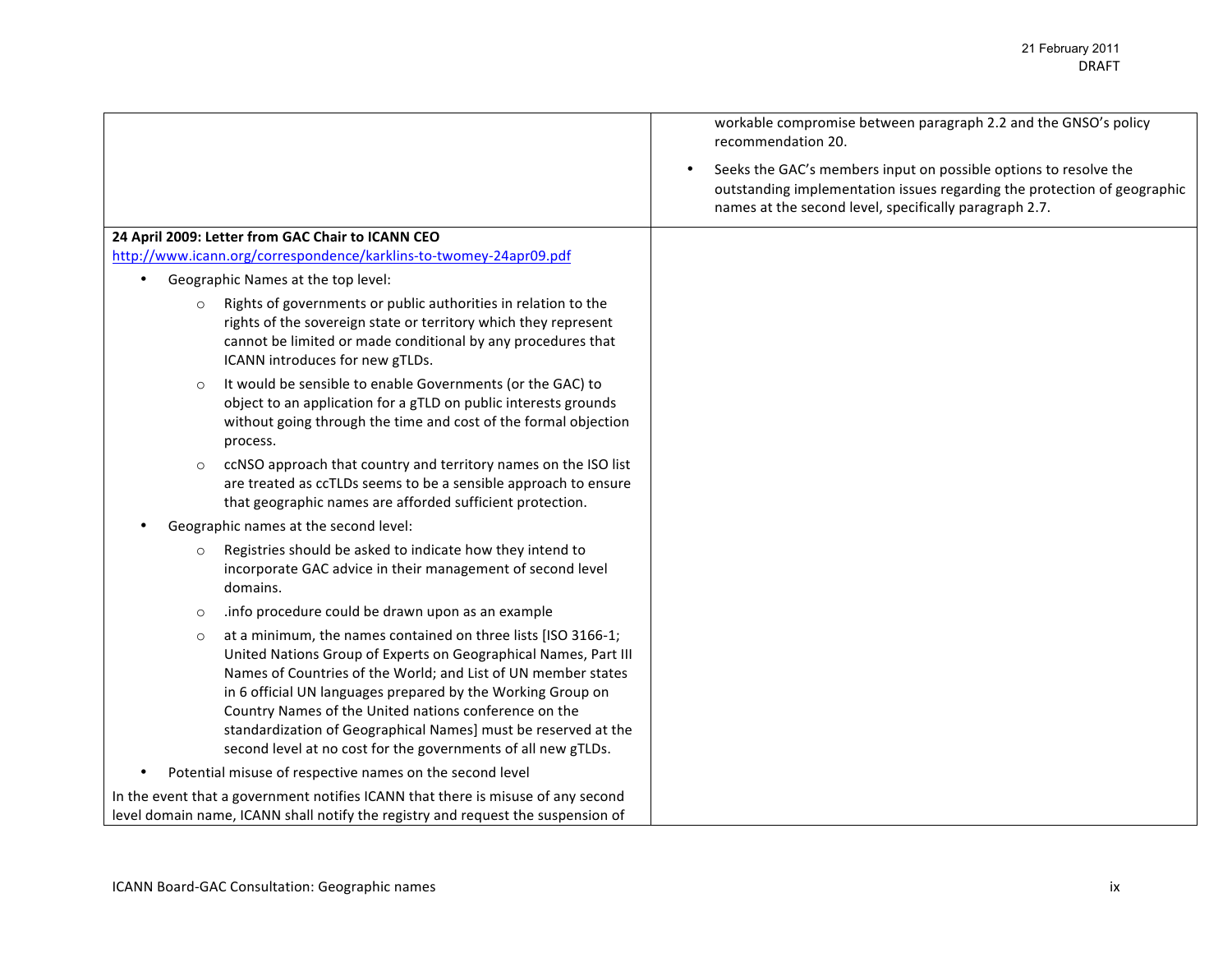| the said name pending the withdrawal of the objection.<br>26 May 2009: Letter from GAC Chair to ICANN CEO<br>http://www.icann.org/correspondence/karklins-to-twomey-29may09-en.pdf<br>Proposal in relation to geographic names at the second level is acceptable<br>to the GNSO, and is repeated in the letter.<br>Notes that on other issues relating to geographic names at the top level and the<br>potential misuse o the respective names on the seconds, the GNSO and GAC are<br>not in agreement. The GAC will engage in further discussion in Sydney.<br>24 June 2009: Communiqué Sydney<br>The GAC discussed the Draft Applicant Guidebook version 2 and feels that it does<br>not yet respond to all the concerns that governments have. The GAC notes that<br>considerable work is underway seeking to address several critical yet outstanding<br>issues but the GAC remains concerned about a number of important issues:<br>- The need to ensure respect for national and public policy interests, in particular<br>the need for adequate protection of geographic names (on the top and the second<br>levels) and delegation/re-delegation procedures;<br>18 February 2009: Applicant Guidebook Version 2<br>http://www.icann.org/en/topics/new-gtlds/draft-rfp-clean-18feb09-en.pdf<br>31 May 2009, Summary and analysis of public comments on version 2<br>http://www.icann.org/en/topics/new-gtlds/agv2-analysis-public-comments-<br>31may09-en.pdf<br>Reply from ICANN Chairman 22 September 2009<br>18 August 2009: Comments on V2 of Applicant Guidebook<br>http://www.icann.org/en/correspondence/dengate-thrush-to-karklins-22sep09-<br>The GAC has commented on the use of geographic names as gTLDs on various<br>occasions. The GAC principles of 28 March 2007 emphasize that ICANN should<br>en.pdf<br>avoid country, territory or place names, and country, territory or regional language<br>or people descriptions, unless in agreement with the relevant governments or<br>While understanding the sentiment that a country name TLD should be treated as a<br>ccTLD, ICANN policy constrains the way in which it is possible to provide country<br>public authorities" (Article 2.2). In a letter dated 24 April 2009, the ICANN Board<br>received input from the GAC regarding the issue of geographic names as new<br>name TLDs to all countries and territories is under the new gTLD program at this<br>time. $1$ The treatment of country and territory names, in version 2 of the Draft<br>gTLDs. In this letter the GAC pointed out that the rights of relevant governments or<br>public authorities, as representatives of the sovereign state or territory, cannot be<br>Applicant Guidebook, was developed in the context of the points raised by the GAC,<br>limited as such by ICANN or by any procedures introduced by ICANN for new gTLDs.<br>the ccNSO, and the GNSO policy recommendations and trying to find a balance<br>among the somewhat contrary views. Applications for country and territory names |  |
|-------------------------------------------------------------------------------------------------------------------------------------------------------------------------------------------------------------------------------------------------------------------------------------------------------------------------------------------------------------------------------------------------------------------------------------------------------------------------------------------------------------------------------------------------------------------------------------------------------------------------------------------------------------------------------------------------------------------------------------------------------------------------------------------------------------------------------------------------------------------------------------------------------------------------------------------------------------------------------------------------------------------------------------------------------------------------------------------------------------------------------------------------------------------------------------------------------------------------------------------------------------------------------------------------------------------------------------------------------------------------------------------------------------------------------------------------------------------------------------------------------------------------------------------------------------------------------------------------------------------------------------------------------------------------------------------------------------------------------------------------------------------------------------------------------------------------------------------------------------------------------------------------------------------------------------------------------------------------------------------------------------------------------------------------------------------------------------------------------------------------------------------------------------------------------------------------------------------------------------------------------------------------------------------------------------------------------------------------------------------------------------------------------------------------------------------------------------------------------------------------------------------------------------------------------------------------------------------------------------------------------------------------------------------------------------------------------------------------------------------------------------------------------------------------------------------------------------------------------------------------------------------------------------------------------------------------------------------------------------------------------------------------------------------------------------|--|
|                                                                                                                                                                                                                                                                                                                                                                                                                                                                                                                                                                                                                                                                                                                                                                                                                                                                                                                                                                                                                                                                                                                                                                                                                                                                                                                                                                                                                                                                                                                                                                                                                                                                                                                                                                                                                                                                                                                                                                                                                                                                                                                                                                                                                                                                                                                                                                                                                                                                                                                                                                                                                                                                                                                                                                                                                                                                                                                                                                                                                                                             |  |
|                                                                                                                                                                                                                                                                                                                                                                                                                                                                                                                                                                                                                                                                                                                                                                                                                                                                                                                                                                                                                                                                                                                                                                                                                                                                                                                                                                                                                                                                                                                                                                                                                                                                                                                                                                                                                                                                                                                                                                                                                                                                                                                                                                                                                                                                                                                                                                                                                                                                                                                                                                                                                                                                                                                                                                                                                                                                                                                                                                                                                                                             |  |
|                                                                                                                                                                                                                                                                                                                                                                                                                                                                                                                                                                                                                                                                                                                                                                                                                                                                                                                                                                                                                                                                                                                                                                                                                                                                                                                                                                                                                                                                                                                                                                                                                                                                                                                                                                                                                                                                                                                                                                                                                                                                                                                                                                                                                                                                                                                                                                                                                                                                                                                                                                                                                                                                                                                                                                                                                                                                                                                                                                                                                                                             |  |
|                                                                                                                                                                                                                                                                                                                                                                                                                                                                                                                                                                                                                                                                                                                                                                                                                                                                                                                                                                                                                                                                                                                                                                                                                                                                                                                                                                                                                                                                                                                                                                                                                                                                                                                                                                                                                                                                                                                                                                                                                                                                                                                                                                                                                                                                                                                                                                                                                                                                                                                                                                                                                                                                                                                                                                                                                                                                                                                                                                                                                                                             |  |
|                                                                                                                                                                                                                                                                                                                                                                                                                                                                                                                                                                                                                                                                                                                                                                                                                                                                                                                                                                                                                                                                                                                                                                                                                                                                                                                                                                                                                                                                                                                                                                                                                                                                                                                                                                                                                                                                                                                                                                                                                                                                                                                                                                                                                                                                                                                                                                                                                                                                                                                                                                                                                                                                                                                                                                                                                                                                                                                                                                                                                                                             |  |
|                                                                                                                                                                                                                                                                                                                                                                                                                                                                                                                                                                                                                                                                                                                                                                                                                                                                                                                                                                                                                                                                                                                                                                                                                                                                                                                                                                                                                                                                                                                                                                                                                                                                                                                                                                                                                                                                                                                                                                                                                                                                                                                                                                                                                                                                                                                                                                                                                                                                                                                                                                                                                                                                                                                                                                                                                                                                                                                                                                                                                                                             |  |
|                                                                                                                                                                                                                                                                                                                                                                                                                                                                                                                                                                                                                                                                                                                                                                                                                                                                                                                                                                                                                                                                                                                                                                                                                                                                                                                                                                                                                                                                                                                                                                                                                                                                                                                                                                                                                                                                                                                                                                                                                                                                                                                                                                                                                                                                                                                                                                                                                                                                                                                                                                                                                                                                                                                                                                                                                                                                                                                                                                                                                                                             |  |
|                                                                                                                                                                                                                                                                                                                                                                                                                                                                                                                                                                                                                                                                                                                                                                                                                                                                                                                                                                                                                                                                                                                                                                                                                                                                                                                                                                                                                                                                                                                                                                                                                                                                                                                                                                                                                                                                                                                                                                                                                                                                                                                                                                                                                                                                                                                                                                                                                                                                                                                                                                                                                                                                                                                                                                                                                                                                                                                                                                                                                                                             |  |
|                                                                                                                                                                                                                                                                                                                                                                                                                                                                                                                                                                                                                                                                                                                                                                                                                                                                                                                                                                                                                                                                                                                                                                                                                                                                                                                                                                                                                                                                                                                                                                                                                                                                                                                                                                                                                                                                                                                                                                                                                                                                                                                                                                                                                                                                                                                                                                                                                                                                                                                                                                                                                                                                                                                                                                                                                                                                                                                                                                                                                                                             |  |
|                                                                                                                                                                                                                                                                                                                                                                                                                                                                                                                                                                                                                                                                                                                                                                                                                                                                                                                                                                                                                                                                                                                                                                                                                                                                                                                                                                                                                                                                                                                                                                                                                                                                                                                                                                                                                                                                                                                                                                                                                                                                                                                                                                                                                                                                                                                                                                                                                                                                                                                                                                                                                                                                                                                                                                                                                                                                                                                                                                                                                                                             |  |
|                                                                                                                                                                                                                                                                                                                                                                                                                                                                                                                                                                                                                                                                                                                                                                                                                                                                                                                                                                                                                                                                                                                                                                                                                                                                                                                                                                                                                                                                                                                                                                                                                                                                                                                                                                                                                                                                                                                                                                                                                                                                                                                                                                                                                                                                                                                                                                                                                                                                                                                                                                                                                                                                                                                                                                                                                                                                                                                                                                                                                                                             |  |
|                                                                                                                                                                                                                                                                                                                                                                                                                                                                                                                                                                                                                                                                                                                                                                                                                                                                                                                                                                                                                                                                                                                                                                                                                                                                                                                                                                                                                                                                                                                                                                                                                                                                                                                                                                                                                                                                                                                                                                                                                                                                                                                                                                                                                                                                                                                                                                                                                                                                                                                                                                                                                                                                                                                                                                                                                                                                                                                                                                                                                                                             |  |
|                                                                                                                                                                                                                                                                                                                                                                                                                                                                                                                                                                                                                                                                                                                                                                                                                                                                                                                                                                                                                                                                                                                                                                                                                                                                                                                                                                                                                                                                                                                                                                                                                                                                                                                                                                                                                                                                                                                                                                                                                                                                                                                                                                                                                                                                                                                                                                                                                                                                                                                                                                                                                                                                                                                                                                                                                                                                                                                                                                                                                                                             |  |
|                                                                                                                                                                                                                                                                                                                                                                                                                                                                                                                                                                                                                                                                                                                                                                                                                                                                                                                                                                                                                                                                                                                                                                                                                                                                                                                                                                                                                                                                                                                                                                                                                                                                                                                                                                                                                                                                                                                                                                                                                                                                                                                                                                                                                                                                                                                                                                                                                                                                                                                                                                                                                                                                                                                                                                                                                                                                                                                                                                                                                                                             |  |
|                                                                                                                                                                                                                                                                                                                                                                                                                                                                                                                                                                                                                                                                                                                                                                                                                                                                                                                                                                                                                                                                                                                                                                                                                                                                                                                                                                                                                                                                                                                                                                                                                                                                                                                                                                                                                                                                                                                                                                                                                                                                                                                                                                                                                                                                                                                                                                                                                                                                                                                                                                                                                                                                                                                                                                                                                                                                                                                                                                                                                                                             |  |
|                                                                                                                                                                                                                                                                                                                                                                                                                                                                                                                                                                                                                                                                                                                                                                                                                                                                                                                                                                                                                                                                                                                                                                                                                                                                                                                                                                                                                                                                                                                                                                                                                                                                                                                                                                                                                                                                                                                                                                                                                                                                                                                                                                                                                                                                                                                                                                                                                                                                                                                                                                                                                                                                                                                                                                                                                                                                                                                                                                                                                                                             |  |
|                                                                                                                                                                                                                                                                                                                                                                                                                                                                                                                                                                                                                                                                                                                                                                                                                                                                                                                                                                                                                                                                                                                                                                                                                                                                                                                                                                                                                                                                                                                                                                                                                                                                                                                                                                                                                                                                                                                                                                                                                                                                                                                                                                                                                                                                                                                                                                                                                                                                                                                                                                                                                                                                                                                                                                                                                                                                                                                                                                                                                                                             |  |
|                                                                                                                                                                                                                                                                                                                                                                                                                                                                                                                                                                                                                                                                                                                                                                                                                                                                                                                                                                                                                                                                                                                                                                                                                                                                                                                                                                                                                                                                                                                                                                                                                                                                                                                                                                                                                                                                                                                                                                                                                                                                                                                                                                                                                                                                                                                                                                                                                                                                                                                                                                                                                                                                                                                                                                                                                                                                                                                                                                                                                                                             |  |
|                                                                                                                                                                                                                                                                                                                                                                                                                                                                                                                                                                                                                                                                                                                                                                                                                                                                                                                                                                                                                                                                                                                                                                                                                                                                                                                                                                                                                                                                                                                                                                                                                                                                                                                                                                                                                                                                                                                                                                                                                                                                                                                                                                                                                                                                                                                                                                                                                                                                                                                                                                                                                                                                                                                                                                                                                                                                                                                                                                                                                                                             |  |
|                                                                                                                                                                                                                                                                                                                                                                                                                                                                                                                                                                                                                                                                                                                                                                                                                                                                                                                                                                                                                                                                                                                                                                                                                                                                                                                                                                                                                                                                                                                                                                                                                                                                                                                                                                                                                                                                                                                                                                                                                                                                                                                                                                                                                                                                                                                                                                                                                                                                                                                                                                                                                                                                                                                                                                                                                                                                                                                                                                                                                                                             |  |
|                                                                                                                                                                                                                                                                                                                                                                                                                                                                                                                                                                                                                                                                                                                                                                                                                                                                                                                                                                                                                                                                                                                                                                                                                                                                                                                                                                                                                                                                                                                                                                                                                                                                                                                                                                                                                                                                                                                                                                                                                                                                                                                                                                                                                                                                                                                                                                                                                                                                                                                                                                                                                                                                                                                                                                                                                                                                                                                                                                                                                                                             |  |
|                                                                                                                                                                                                                                                                                                                                                                                                                                                                                                                                                                                                                                                                                                                                                                                                                                                                                                                                                                                                                                                                                                                                                                                                                                                                                                                                                                                                                                                                                                                                                                                                                                                                                                                                                                                                                                                                                                                                                                                                                                                                                                                                                                                                                                                                                                                                                                                                                                                                                                                                                                                                                                                                                                                                                                                                                                                                                                                                                                                                                                                             |  |
|                                                                                                                                                                                                                                                                                                                                                                                                                                                                                                                                                                                                                                                                                                                                                                                                                                                                                                                                                                                                                                                                                                                                                                                                                                                                                                                                                                                                                                                                                                                                                                                                                                                                                                                                                                                                                                                                                                                                                                                                                                                                                                                                                                                                                                                                                                                                                                                                                                                                                                                                                                                                                                                                                                                                                                                                                                                                                                                                                                                                                                                             |  |
|                                                                                                                                                                                                                                                                                                                                                                                                                                                                                                                                                                                                                                                                                                                                                                                                                                                                                                                                                                                                                                                                                                                                                                                                                                                                                                                                                                                                                                                                                                                                                                                                                                                                                                                                                                                                                                                                                                                                                                                                                                                                                                                                                                                                                                                                                                                                                                                                                                                                                                                                                                                                                                                                                                                                                                                                                                                                                                                                                                                                                                                             |  |
|                                                                                                                                                                                                                                                                                                                                                                                                                                                                                                                                                                                                                                                                                                                                                                                                                                                                                                                                                                                                                                                                                                                                                                                                                                                                                                                                                                                                                                                                                                                                                                                                                                                                                                                                                                                                                                                                                                                                                                                                                                                                                                                                                                                                                                                                                                                                                                                                                                                                                                                                                                                                                                                                                                                                                                                                                                                                                                                                                                                                                                                             |  |
|                                                                                                                                                                                                                                                                                                                                                                                                                                                                                                                                                                                                                                                                                                                                                                                                                                                                                                                                                                                                                                                                                                                                                                                                                                                                                                                                                                                                                                                                                                                                                                                                                                                                                                                                                                                                                                                                                                                                                                                                                                                                                                                                                                                                                                                                                                                                                                                                                                                                                                                                                                                                                                                                                                                                                                                                                                                                                                                                                                                                                                                             |  |
|                                                                                                                                                                                                                                                                                                                                                                                                                                                                                                                                                                                                                                                                                                                                                                                                                                                                                                                                                                                                                                                                                                                                                                                                                                                                                                                                                                                                                                                                                                                                                                                                                                                                                                                                                                                                                                                                                                                                                                                                                                                                                                                                                                                                                                                                                                                                                                                                                                                                                                                                                                                                                                                                                                                                                                                                                                                                                                                                                                                                                                                             |  |
|                                                                                                                                                                                                                                                                                                                                                                                                                                                                                                                                                                                                                                                                                                                                                                                                                                                                                                                                                                                                                                                                                                                                                                                                                                                                                                                                                                                                                                                                                                                                                                                                                                                                                                                                                                                                                                                                                                                                                                                                                                                                                                                                                                                                                                                                                                                                                                                                                                                                                                                                                                                                                                                                                                                                                                                                                                                                                                                                                                                                                                                             |  |
|                                                                                                                                                                                                                                                                                                                                                                                                                                                                                                                                                                                                                                                                                                                                                                                                                                                                                                                                                                                                                                                                                                                                                                                                                                                                                                                                                                                                                                                                                                                                                                                                                                                                                                                                                                                                                                                                                                                                                                                                                                                                                                                                                                                                                                                                                                                                                                                                                                                                                                                                                                                                                                                                                                                                                                                                                                                                                                                                                                                                                                                             |  |
|                                                                                                                                                                                                                                                                                                                                                                                                                                                                                                                                                                                                                                                                                                                                                                                                                                                                                                                                                                                                                                                                                                                                                                                                                                                                                                                                                                                                                                                                                                                                                                                                                                                                                                                                                                                                                                                                                                                                                                                                                                                                                                                                                                                                                                                                                                                                                                                                                                                                                                                                                                                                                                                                                                                                                                                                                                                                                                                                                                                                                                                             |  |
|                                                                                                                                                                                                                                                                                                                                                                                                                                                                                                                                                                                                                                                                                                                                                                                                                                                                                                                                                                                                                                                                                                                                                                                                                                                                                                                                                                                                                                                                                                                                                                                                                                                                                                                                                                                                                                                                                                                                                                                                                                                                                                                                                                                                                                                                                                                                                                                                                                                                                                                                                                                                                                                                                                                                                                                                                                                                                                                                                                                                                                                             |  |

 $\frac{1}{1}$  Meaningful representations of country or territory names in non-Latin scripts will be available under the IDN Fast Track process but country and territory names in Latin scripts are available in the gTLD program only, until the ccTLD policy development is complete.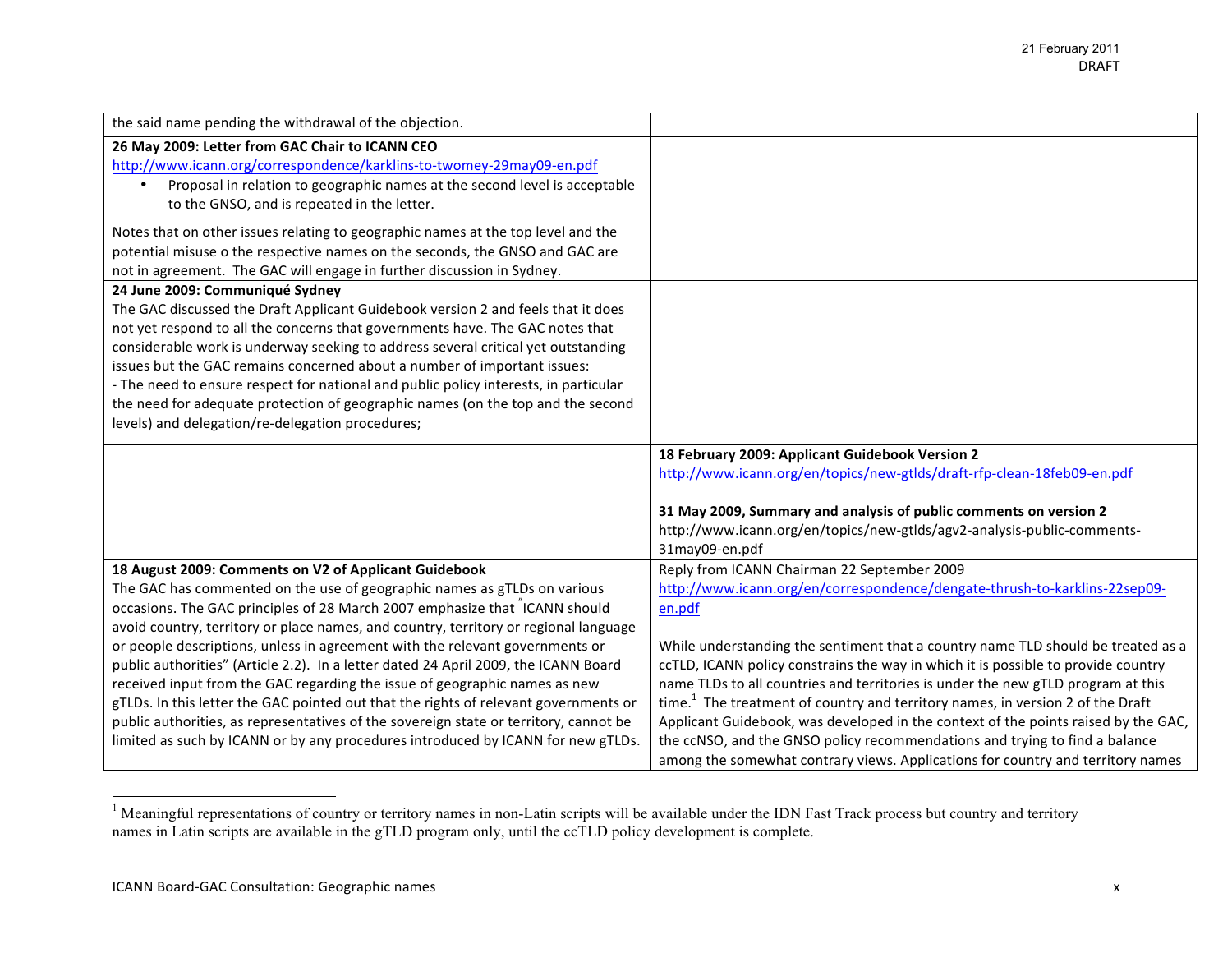| The GAC is of the opinion that the DAG2 is a substantial improvement on its            | will require evidence of support or non-objection from the relevant government or     |
|----------------------------------------------------------------------------------------|---------------------------------------------------------------------------------------|
| predecessor, but that it does not yet fully reflect the GAC position that              | public authority which is consistent with GAC principle 2.2. $^2$ , and that evidence |
| governments and other public authorities, as representatives of citizens of a          | must clearly indicate that the government or public authority understands the         |
| sovereign state, territory, province or city, have a legitimate interest in the use of | purpose of the TLD string and the process and obligations under which it is sought.   |
| geographical names as new TLDs.                                                        |                                                                                       |
|                                                                                        | Safeguards have been developed to ensure that the relevant government or public       |
| The GAC therefore proposes the following amendments to be incorporated in              | authority's sovereign rights are respected, and that the process is understood. It is |
| version 3 of the Draft Applicant Guidebook (further in the text - DAG3):               | ultimately the government or public authority's discretion whether to support, or     |
|                                                                                        | not support, an application for a country name TLD, and the circumstances under       |
| i. Strings that are a meaningful representation or abbreviation of a country name      | which they would be willing to do so.                                                 |
| or territory name should not be allowed in the gTLD space                              |                                                                                       |
|                                                                                        | The Board raised concerns that the criteria for country and territory names, as it    |
| These strings represent countries or territories and the principle of sovereignty      | appeared in version 2 of the Draft Applicant Guidebook was ambiguous and could        |
| must apply. TLDs in this category should therefore be treated in the same way as       | cause uncertainty for applicants. Subsequently, on 6 March 2009, the ICANN Board      |
| ccTLDs.                                                                                | directed staff to, among other things, " revise the relevant portions of the draft    |
|                                                                                        | Applicant Guidebook to provide greater specificity on the scope of protection at the  |
| The use of exhaustive listings (e.g. ISO 3166-1) will not cover all the ccTLD-like     | top level for the names of countries and territories listed in the ISO 3166-1         |
| applications envisaged by the GAC and ccNSO, in particular in the following            | standard".                                                                            |
|                                                                                        |                                                                                       |
| categories:                                                                            |                                                                                       |
| 'Commonly referred to as' type strings representing a country or territory but         | The revised definition, provided in a Geographical Names excerpt of the guidebook     |
| which are not official titles, e.g. .america, .ceylon, .holland;                       | posted on 30 May 2009, continues to be based on the ISO 3166-1 standard and           |
| Common or general names that are often applied to more than one country, e.g:          | fulfills the Board's requirement of providing greater clarity about what is           |
| .guinea                                                                                | considered a country or territory name in the context of new gTLDs. It also removes   |
|                                                                                        | the ambiguity that resulted from the previous criteria that the term 'meaningful      |
|                                                                                        | representation' created.                                                              |
|                                                                                        |                                                                                       |
|                                                                                        | The Board's intent is, to the extent possible, to provide a bright line rule for      |
|                                                                                        | applicants. While the revised criteria may have resulted in some changes to what      |
|                                                                                        | names are afforded protection, it has not changed the original intent to protect all  |
|                                                                                        | names listed on the ISO 3166-1 list, including the short or long form of the name. It |
|                                                                                        | is felt that the sovereign rights of governments continue to be adequately            |
|                                                                                        | protected as the definition is based on a list developed and maintained by an         |
|                                                                                        | international organisation.                                                           |
|                                                                                        |                                                                                       |
|                                                                                        | In the context of the revised definition, the name America is afforded protection,    |

 $\frac{1}{2}$  ICANN should avoid country, territory or place names, and country, territory or regional language or people descriptions, unless in agreement with the relevant governments or public authorities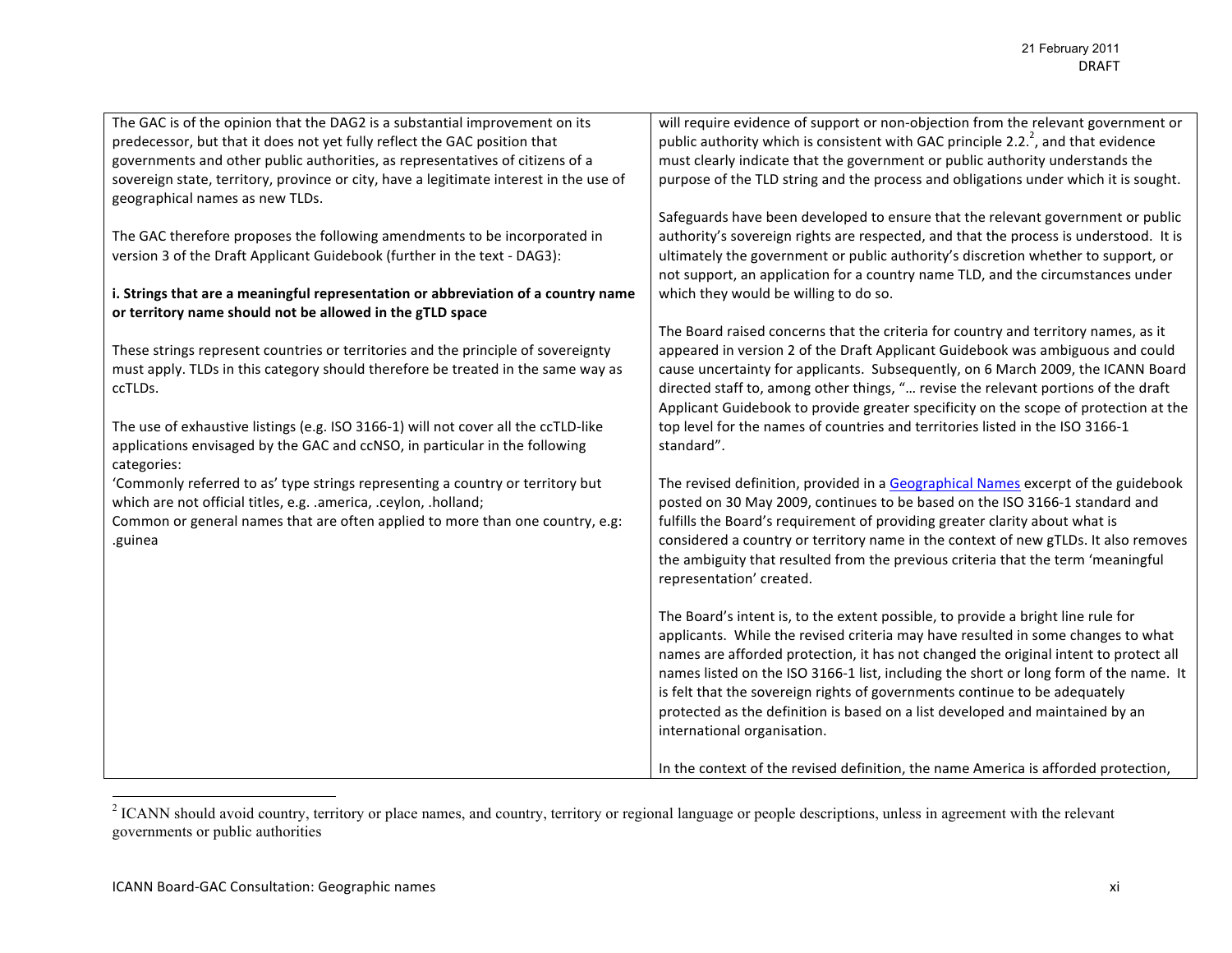|                                                                                                                                                                                                                                                                                                                                                        | while the names Ceylon and Holland are not. However, the objection process does<br>provide a secondary avenue of recourse. An application will be rejected if an<br>expert panel determines that there is substantial opposition to it from a significant<br>portion of the community to which the string may be explicitly or implicitly<br>targeted. With regard to the names . Guinea and . Guinea-Bissau; only the relevant<br>government or public authority for the respective countries can agree to support,<br>or not-object, to the use of their respective names. |
|--------------------------------------------------------------------------------------------------------------------------------------------------------------------------------------------------------------------------------------------------------------------------------------------------------------------------------------------------------|------------------------------------------------------------------------------------------------------------------------------------------------------------------------------------------------------------------------------------------------------------------------------------------------------------------------------------------------------------------------------------------------------------------------------------------------------------------------------------------------------------------------------------------------------------------------------|
| 28 October 2009: Communiqué Seoul<br>Following discussions in Seoul however, both between GAC members and with<br>other stakeholders, the GAC feels that many of its concerns remain outstanding,<br>related in particular to:<br>- the need to respect national public interests and sovereign rights regarding strings<br>with geographical meaning; |                                                                                                                                                                                                                                                                                                                                                                                                                                                                                                                                                                              |
|                                                                                                                                                                                                                                                                                                                                                        | 4 October 2009: Applicant Guidebook Version 3                                                                                                                                                                                                                                                                                                                                                                                                                                                                                                                                |
|                                                                                                                                                                                                                                                                                                                                                        | http://www.icann.org/en/topics/new-gtlds/draft-rfp-clean-04oct09-en.pdf                                                                                                                                                                                                                                                                                                                                                                                                                                                                                                      |
|                                                                                                                                                                                                                                                                                                                                                        | 15 February 2010, Summary and analysis comments version 3                                                                                                                                                                                                                                                                                                                                                                                                                                                                                                                    |
|                                                                                                                                                                                                                                                                                                                                                        | http://www.icann.org/en/topics/new-gtlds/summary-analysis-agv3-15feb10-en.pdf                                                                                                                                                                                                                                                                                                                                                                                                                                                                                                |
| 10 March 2010: Comments on V3 of Applicant Guidebook                                                                                                                                                                                                                                                                                                   | Reply from ICANN Chairman 5 August 2010                                                                                                                                                                                                                                                                                                                                                                                                                                                                                                                                      |
| The GAC restates the advice contained in the Chair's letter of 18 August 2009 which<br>states: "Strings that are a meaningful representation or abbreviation of a country                                                                                                                                                                              | http://www.icann.org/en/correspondence/dengate-thrush-to-dryden-05aug10-<br>en.pdf                                                                                                                                                                                                                                                                                                                                                                                                                                                                                           |
| name or territory name should not be allowed in the gTLD space". The GAC                                                                                                                                                                                                                                                                               |                                                                                                                                                                                                                                                                                                                                                                                                                                                                                                                                                                              |
| interprets para 2.2 of the GAC gTLD principles that strings which are a meaningful                                                                                                                                                                                                                                                                     | Country and territory names prohibited in version 4 of the Draft Applicant<br>Guidebook                                                                                                                                                                                                                                                                                                                                                                                                                                                                                      |
| representation or abbreviation of a country or territory name should be handled<br>through the forthcoming ccTLD PDP, and other geographical strings could be<br>allowed in the gTLD space if in agreement with the relevant government or public<br>authority.                                                                                        | As you are aware, the treatment of country and territory names in the DAG4<br>Guidebook was developed specifically to adhere to paragraph 2.2 of the GAC<br>principles on new gTLDs, i.e., the GAC view that governments should not be denied<br>the opportunity to apply for, or support an application for, their respective country                                                                                                                                                                                                                                       |
| The GAC is of the view that the definition of geographical strings continues to be<br>insufficient and is not in line with GAC gTLD principles paras 2.2 and 2.7. For<br>example, commonly used abbreviations or regions not listed in ISO 3166-2 should                                                                                               | or territory name. However, the GAC's clarification of their interpretation of GAC<br>principle 2.2 <sup>3</sup> has resulted in a reconsideration of the treatment of country and<br>territory names in the new gTLD process. This has resulted in a change of approach<br>as reflected in the recently published draft version 4 of the Applicant Guidebook:<br>namely, that country and territory names will not be available for delegation in the                                                                                                                       |

<sup>&</sup>lt;sup>3</sup> "The GAC interprets para 2.2 of the GAC gTLD principles that the strings that are meaningful representation or abbreviation of a country or territory name should be handled through the forthcoming ccTLD PDP, and other geographical strings could be allowed in the gTLD space if in agreement with the relevant government or public authority."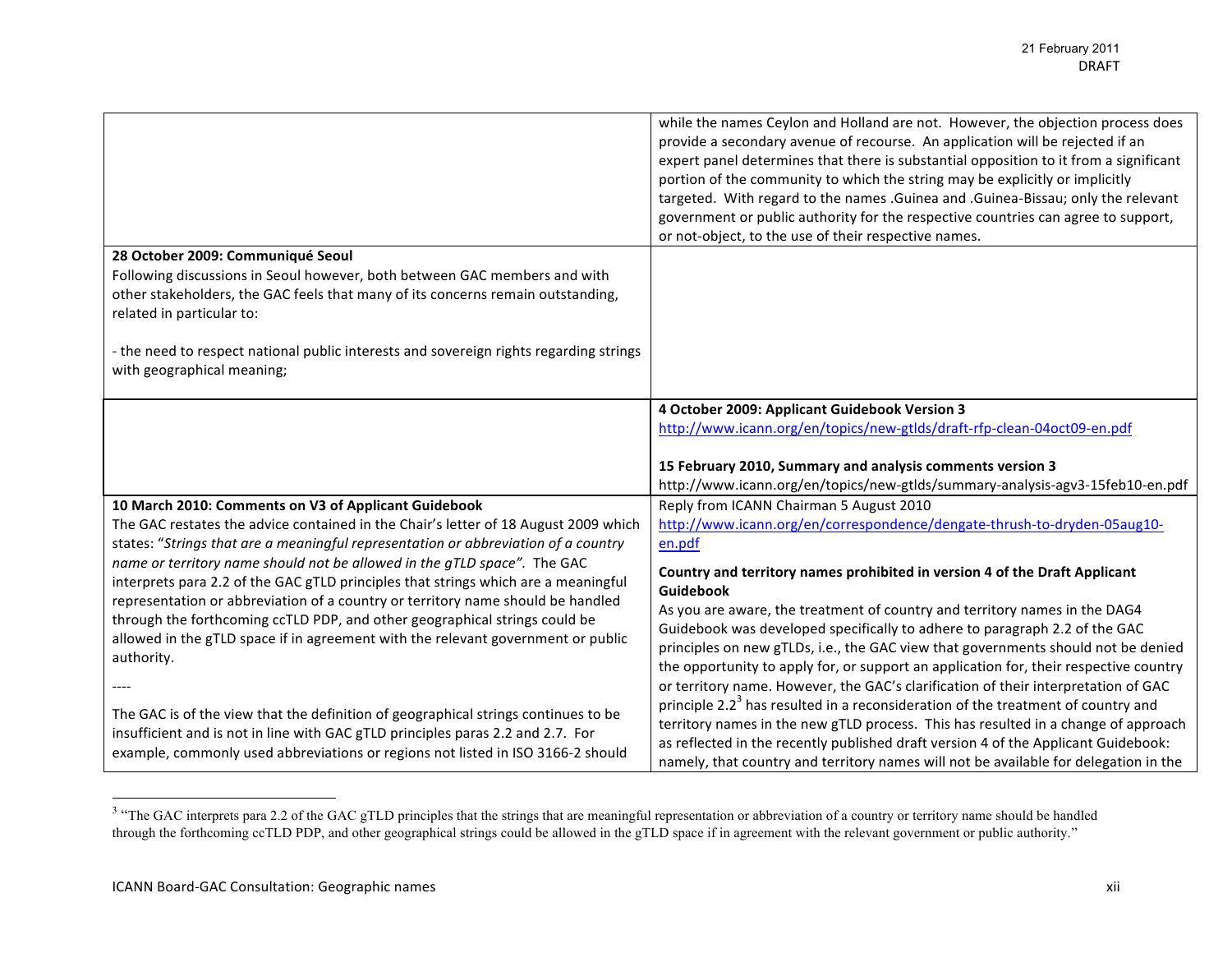| also be considered as geographical names. | first round of the new gTLD application process.                                                                                                                                                                                                                                                                                                                                                                                                                                                                                                                                                                                                                                                                                                                                                                                 |
|-------------------------------------------|----------------------------------------------------------------------------------------------------------------------------------------------------------------------------------------------------------------------------------------------------------------------------------------------------------------------------------------------------------------------------------------------------------------------------------------------------------------------------------------------------------------------------------------------------------------------------------------------------------------------------------------------------------------------------------------------------------------------------------------------------------------------------------------------------------------------------------|
|                                           | With regard to the definition of country names, the Board has sought to ensure<br>both clarity for applicants, and appropriate safeguards for governments and the<br>broad community. A considerable amount of time has been invested in working<br>through the treatment of country and territory names to ensure it meets these two<br>objectives. Following discussion at the Mexico City meeting, the Board<br>recommended that the Applicant Guidebook be revised in two areas regarding this<br>subject: (1) provide greater specificity as to what should be regarded as a<br>representation of a country or territory name in the generic space, and (2) provide<br>greater specificity in defining the qualifying support requirements for continent<br>names, with a revised position to be posted for public comment. |
|                                           | The resulting definition for country and territory names is based on ISO 3166-1 and<br>other published lists to provide clarity for potential applicants and the community.<br>It seeks to remove the ambiguity created by use of the term 'meaningful<br>representation.' Therefore, the definition of country and territory names has not<br>been amended in the recent Guidebook draft and remains consistent with the<br>Board goals and resolution on this issue.                                                                                                                                                                                                                                                                                                                                                           |
|                                           | While the revised criteria may have resulted in some changes to what names are<br>afforded protection, there is no change to the original intent to protect all names<br>listed in ISO 3166-1 or a short or long form of those names (and, importantly,<br>translations of them). This level of increased clarity is important to provide process<br>certainty for potential TLD applicants, governments and ccTLD operators - so that it<br>is known which names are provided protections.                                                                                                                                                                                                                                                                                                                                      |
|                                           | The definition is objectively based on the ISO list, which is developed and<br>maintained by a recognised international organisation.                                                                                                                                                                                                                                                                                                                                                                                                                                                                                                                                                                                                                                                                                            |
|                                           | It is acknowledged that ICANN has used the concept of 'meaningful representation'<br>of a country or territory in the context of the IDN ccTLD Fast Track. This reflects the<br>objective of rapid initial deployment of IDNs and the associated need to remove as<br>many potential obstacles as possible. There have always been particular<br>sensitivities about geographic names where non-Latin scripts and a range of<br>languages are involved. It does not follow that these considerations should<br>automatically apply to the broader ccTLD and gTLD spaces. It is reasonable that the<br>criteria for including names (the Fast Track) could be different than the criteria for<br>excluding names (gTLDs).                                                                                                         |
|                                           | The ccNSO will be undertaking policy discussions, which may result in a change in                                                                                                                                                                                                                                                                                                                                                                                                                                                                                                                                                                                                                                                                                                                                                |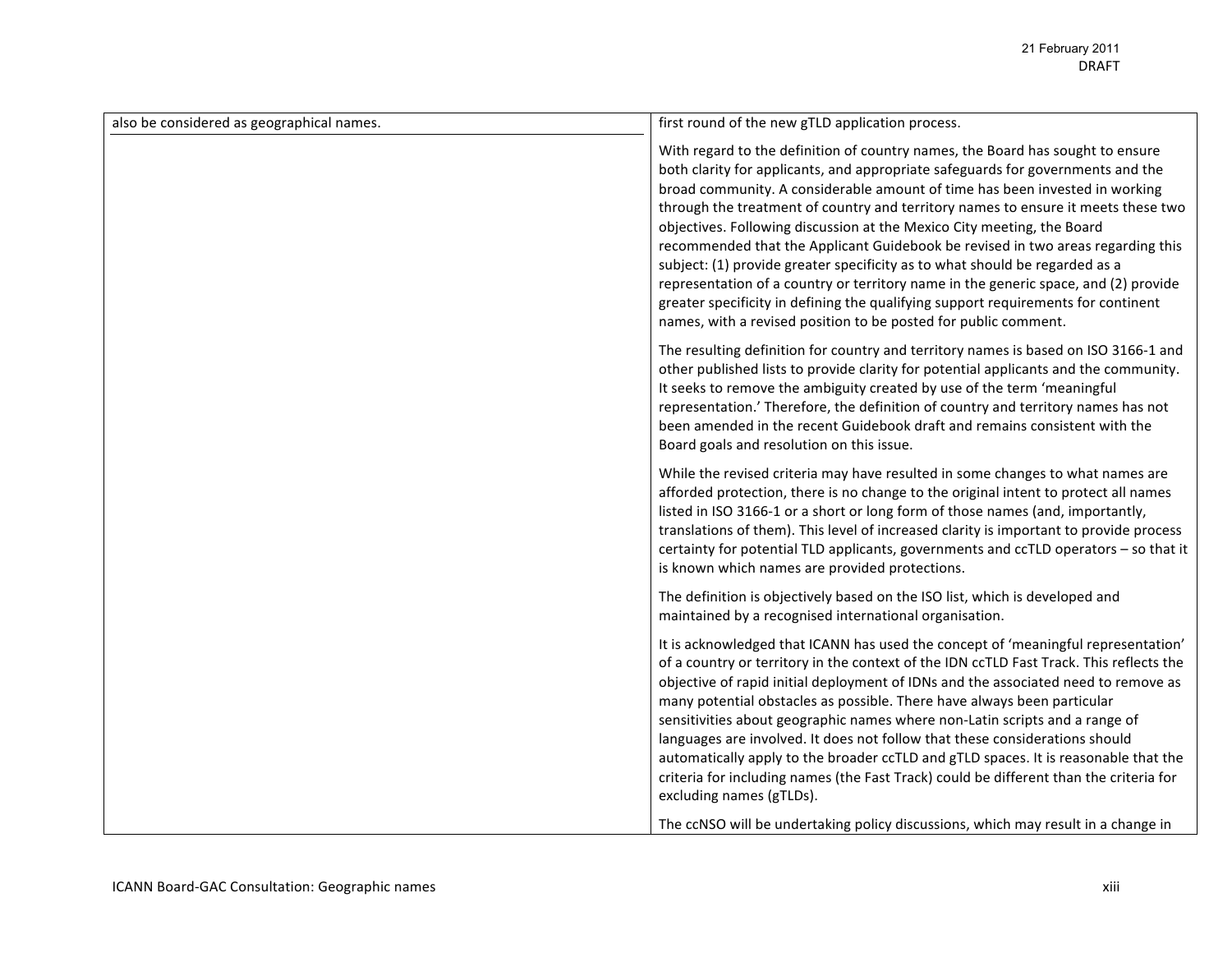|                                                                                                                                                                                                                                                                                                                                                                                                                                                                                                                                             | position on these two issues. In particular, defining the distinction between country<br>code and generic names may warrant a broader cross-SO/AC policy discussion.<br>Once policy is developed, it will be appropriate for the Board to reconsider these<br>positions.                                                                                                                                                                                                                                                                                                                                                       |
|---------------------------------------------------------------------------------------------------------------------------------------------------------------------------------------------------------------------------------------------------------------------------------------------------------------------------------------------------------------------------------------------------------------------------------------------------------------------------------------------------------------------------------------------|--------------------------------------------------------------------------------------------------------------------------------------------------------------------------------------------------------------------------------------------------------------------------------------------------------------------------------------------------------------------------------------------------------------------------------------------------------------------------------------------------------------------------------------------------------------------------------------------------------------------------------|
|                                                                                                                                                                                                                                                                                                                                                                                                                                                                                                                                             | 28 May 2010: Applicant Guidebook Version 4<br>http://www.icann.org/en/topics/new-gtlds/draft-rfp-clean-28may10-en.pdf<br>12 November 2010: Summary and analysis of comments version 4<br>http://www.icann.org/en/topics/new-gtlds/summary-analysis-agv4-12nov10-<br>en.pdf                                                                                                                                                                                                                                                                                                                                                     |
| 23 September 2010: Comments on V4 of Applicant Guidebook<br>The GAC appreciates the work undertaken by ICANN to address the GAC's concerns<br>relating to the use of geographical names. In particular, the GAC welcomed the<br>addition of the clearly stated provision in version 4 of the DAG that country and<br>territory names are to be excluded from the first application round. However, as<br>stated in its Nairobi communiqué, the GAC underlines that this exclusion should be<br>prolonged until the completion of the ccPDP. | 23 November 2010: Reply from ICANN Chairman<br>http://www.icann.org/en/correspondence/dengate-thrush-to-dryden-23nov10-<br>en.pdf<br>The Board has sought to ensure, throughout the process of developing a<br>framework for new gTLDs, that there is 1) a clear process for applicants, and 2)<br>appropriate safeguards for the benefit of the broad community including                                                                                                                                                                                                                                                     |
| The GAC notes that the guide still does not take fully into consideration the GAC's<br>concerns about extending the protection of geographical names. The GAC remains<br>of the view that the definition of geographical strings continues to be insufficient<br>and inconsistent with GAC gTLD principles and earlier advice by the GAC. In<br>particular, names by which countries are commonly known as and which do not<br>appear in ISO lists should also be given the same protection as country names that<br>do appear.             | governments. The current criteria for defining geographic names as reflected in<br>version 4 of the Draft Applicant Guidebook are considered to best meet the Board's<br>objectives and are also considered to address to the extent possible the GAC<br>principles. These compromises were developed after several consultations with<br>the GAC - developing protections for geographical names well beyond those<br>approved in the GNSO policy recommendations. The current definitions, combined<br>with the secondary avenue of recourse available by way of objections were<br>developed to address the GAC's concerns. |
| The GAC notes that ICANN referred governments to the "secondary avenue of<br>recourse available by way of objections" in the Chair's letter of 5 August 2010. The<br>GAC therefore asks ICANN to ensure that the criteria for community objections are<br>implemented in a way that appropriately enables governments to use this<br>instrument to protect their legitimate interests.                                                                                                                                                      | A detailed account was provided in my letter of 5 August 2010, to the GAC.<br>Country and territory names<br>I understand that the issue of the use of country and territory names will not be<br>part of the IDN ccPDP; however, the ccNSO is considering options available to                                                                                                                                                                                                                                                                                                                                                |
| Applications for gTLDs which are city names will need careful handling. The GAC<br>considers that the provisions in version 4 of the DAG in relation to city names carry<br>the danger that an applicant could seek to avoid the safeguards of government<br>support or non-objection if the application simply states that the intended use of<br>the name is for non-community purposes. The GAC asks ICANN to review the<br>proposal in the DAG in order to ensure that this potential loophole does not arise.                          | consider this issue and the Board anticipates a policy process which provides<br>direction on this issue. The Board will, after the first round of new gTLDs,<br>reconsider the treatment of country and territory names in the new gTLD process.<br>As stated in previous communications, the Board sought to remove the ambiguity<br>of the term 'meaningful representation' from the definition of country and territory<br>names to provide greater clarity for applicants and appropriate safeguards for<br>governments and the broad community. The current definition is objectively based                              |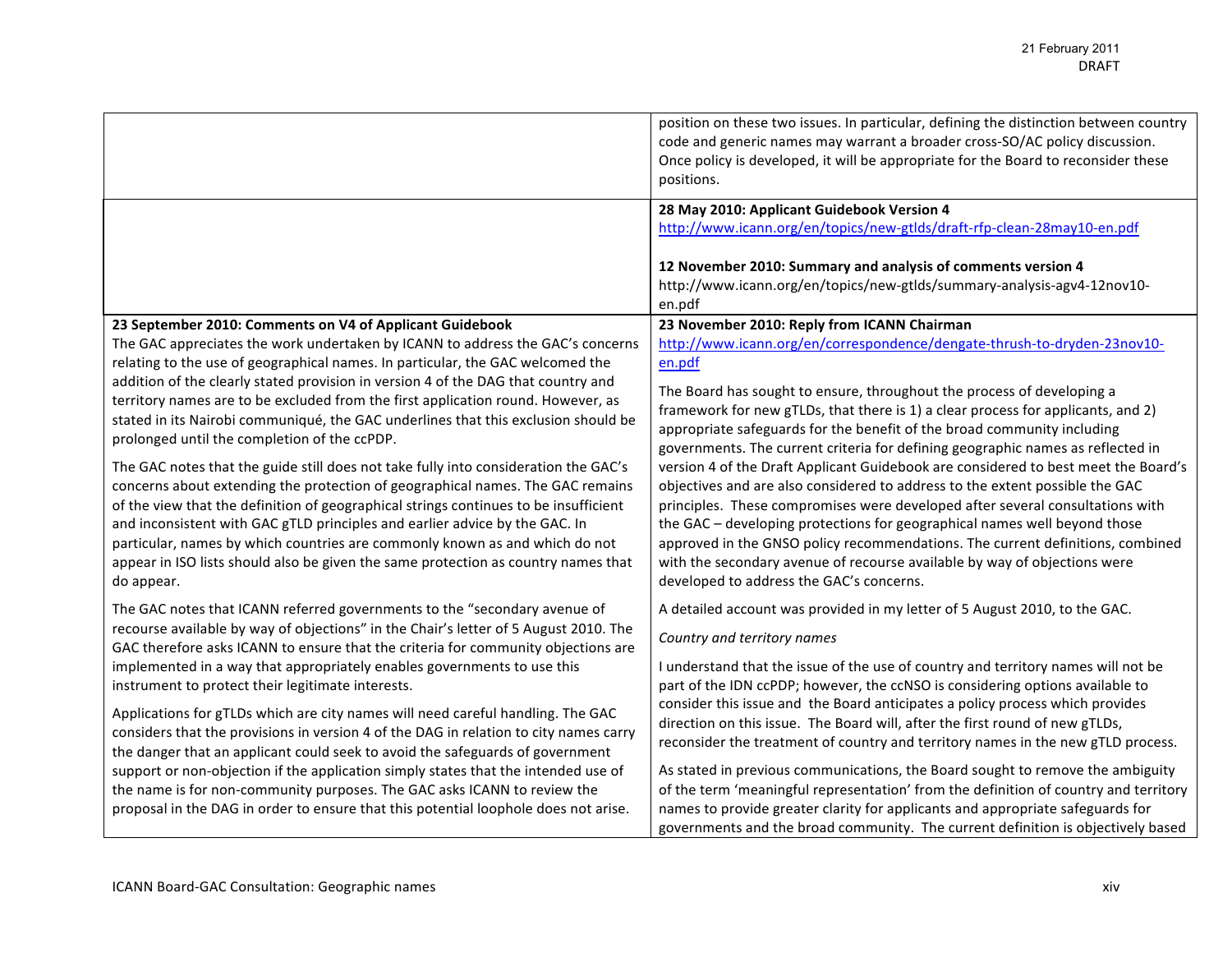| The GAC takes this opportunity to remind the Board that governments need time<br>to consult internally before deciding on whether or not to deliver a letter of<br>approval or non-objection, in particular in cases there is more than one application<br>for a string with a geographical name. This timeline needs to be factored into the<br>DAG advice. | on the ISO 3166-1 and other published lists to provide clarity for potential<br>applicants and the community.<br>City names<br>It is acknowledged in the Guidebook (and in previous missives to the GAC) that city<br>names present challenges because city names may also be generic terms or brand<br>names, and in many cases no city name is unique. Unlike other types of geographic<br>names, there are no established lists that can be used as objective references in the<br>evaluation process. Thus, city names can not be afforded universal protection.<br>However, the process does provide a means for cities and applicants to work<br>together where desired. |
|--------------------------------------------------------------------------------------------------------------------------------------------------------------------------------------------------------------------------------------------------------------------------------------------------------------------------------------------------------------|--------------------------------------------------------------------------------------------------------------------------------------------------------------------------------------------------------------------------------------------------------------------------------------------------------------------------------------------------------------------------------------------------------------------------------------------------------------------------------------------------------------------------------------------------------------------------------------------------------------------------------------------------------------------------------|
|                                                                                                                                                                                                                                                                                                                                                              | Applicants are required to provide a description/purpose for the TLD, and to<br>adhere to the terms and conditions of submitting an application including<br>confirming that all statements and representations contained in the application are<br>true and accurate.                                                                                                                                                                                                                                                                                                                                                                                                         |
|                                                                                                                                                                                                                                                                                                                                                              | Letter of support<br>While appreciating that governments need time to consult internally before<br>deciding whether to support an application, obtaining government support or non-<br>objection is the responsibility of the applicant and is stated in Module 2 of the<br>Applicant Guidebook. While it has not been decided how long the application<br>period will be open from the time of launching the new gTLD program, there is a<br>requirement that a four month communications campaign be undertaken prior to<br>launch.                                                                                                                                          |
|                                                                                                                                                                                                                                                                                                                                                              | 25 September 2010: Board meeting in Trondheim<br>http://www.icann.org/en/minutes/resolutions-25sep10-en.htm<br><b>Board Briefing Materials:</b><br>One [PDF, 3.23 MB]<br>Two [PDF, 2.03 MB]<br>Three [PDF, 816 KB]<br>Four [PDF, 240 KB]<br><b>Five [PDF, 546 KB]</b><br>" Whereas, on 23 September 2010, the Governmental Advisory Committee (GAC)<br>provided comments on version 4 of the draft Applicant Guidebook.<br>Resolved (2010.09.25. __ ), staff is directed to determine if the directions indicated<br>by the Board below are consistent with GAC comments, and recommend any                                                                                    |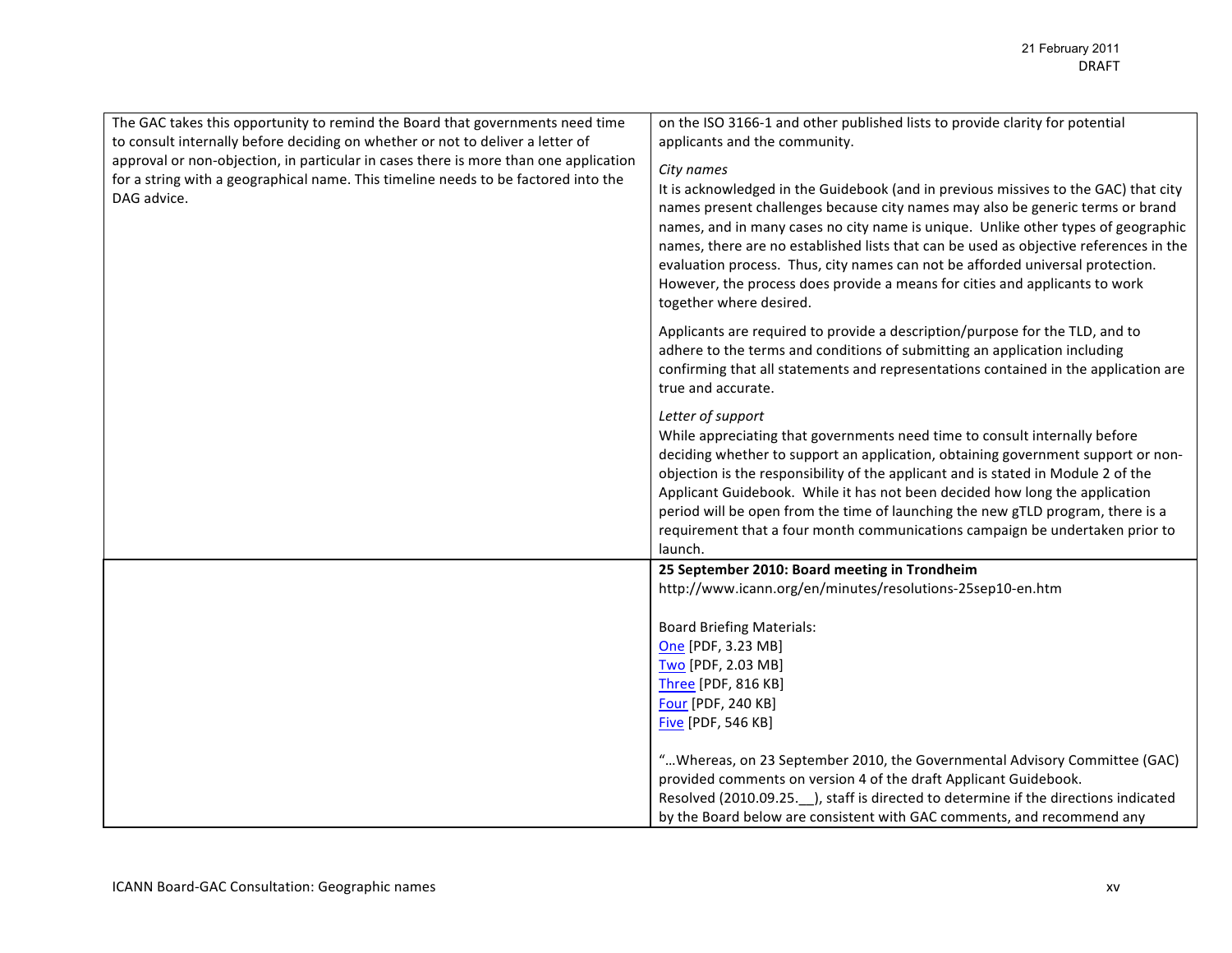|                                                                                                                                                                                                                                                                                   | appropriate further action in light of the GAC's comments."                                                                                                                                                                                                                                                                                                                                                                                                                                                                                                              |
|-----------------------------------------------------------------------------------------------------------------------------------------------------------------------------------------------------------------------------------------------------------------------------------|--------------------------------------------------------------------------------------------------------------------------------------------------------------------------------------------------------------------------------------------------------------------------------------------------------------------------------------------------------------------------------------------------------------------------------------------------------------------------------------------------------------------------------------------------------------------------|
|                                                                                                                                                                                                                                                                                   | <b>Geographic Names</b>                                                                                                                                                                                                                                                                                                                                                                                                                                                                                                                                                  |
|                                                                                                                                                                                                                                                                                   | Sub-national place names: Geographic names protection for ISO 3166-2 names<br>should not be expanded to include translations. Translations of ISO 3166-2 list<br>entries can be protected through community objection process rather than as<br>geographic labels appearing on an authoritative list.                                                                                                                                                                                                                                                                    |
|                                                                                                                                                                                                                                                                                   | Continents and UN Regions: The definition of Continent or UN Regions in the<br>Guidebook should be expanded to include UNESCO's regional classification list<br>which comprises: Africa, Arab States, Asia and the Pacific, Europe and North<br>America; Latin America and the Caribbean.                                                                                                                                                                                                                                                                                |
|                                                                                                                                                                                                                                                                                   | Governments that file objections should be required to cover costs of objection<br>process just like any other objector; the objection process will be run on a cost-<br>recovery and loser-pays basis (so the costs of objection processes in which<br>governments prevail will be borne by applicants). Also, the Board notes that the<br>GAC proposal for free government objections is not specific as to particular<br>objection grounds or particular government objectors (for example whether both<br>national and local government objectors would be covered). |
|                                                                                                                                                                                                                                                                                   | 12 November 2010: Proposed Final Applicant Guidebook<br>http://www.icann.org/en/topics/new-gtlds/draft-rfp-clean-12nov10-en.pdf                                                                                                                                                                                                                                                                                                                                                                                                                                          |
| 9 December 2010: Communiqué Cartagena<br>That the GAC will provide the Board at the earliest opportunity with a list or<br>"scorecard" of the issues which the GAC feels are still outstanding and require<br>additional discussion between the Board and the GAC. These include: | 10 December 2010, Board meeting<br>New gTLD Remaining Issues<br>http://www.icann.org/en/minutes/resolutions-10dec10-en.htm#2                                                                                                                                                                                                                                                                                                                                                                                                                                             |
| Use and protection of geographical names;                                                                                                                                                                                                                                         | Resolved (2010.12.10.21), the Board:<br>1. Appreciates the GAC's acceptance of the Board's invitation for an inter-<br>sessional meeting to address the GAC's outstanding concerns with the new<br>gTLD process. The Board anticipates this meeting occurring in February<br>2011, and looks forward to planning for this meeting in consultation and<br>cooperation with the GAC, and to hearing the GAC's specific views on each<br>remaining issue.<br>Directs staff to make revisions to the guidebook as appropriate based on                                       |